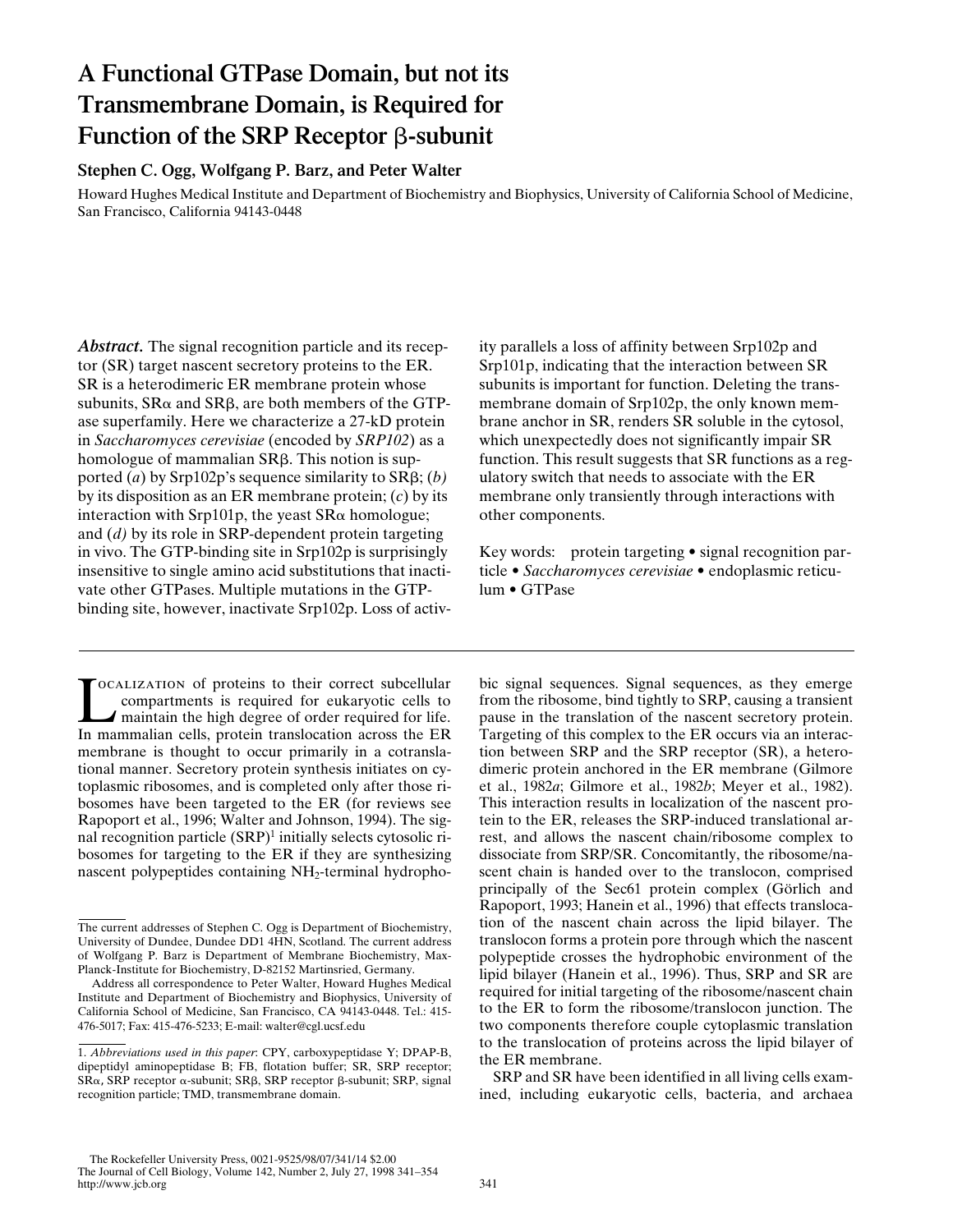(Bult et al., 1996, Walter and Johnson, 1994), indicating that SRP-dependent protein targeting is universally conserved. Identification of homologues of SRP and SR subunits in yeast has allowed study of the role of these components in vivo using primarily reverse genetic approaches (Brown et al., 1995). Studies in yeast have also revealed that in addition to the SRP-dependent cotranslational pathway, an SRP-independent pathway exists that operates in parallel and mediates posttranslational translocation (Hann and Walter, 1991). The signal sequence of the nascent polypeptide determines which route the substrate will take to the ER membrane (Ng et al., 1996).

In eukaryotes, both SRP and SR are multisubunit complexes. SRP is a ribonucleoprotein that consists of six distinct protein subunits and SRP RNA (7SL RNA; Walter and Blobel, 1980; Walter and Blobel, 1982); SR is a heterodimeric ER membrane protein consisting of a 69-kD peripheral membrane protein  $(SR\alpha)$  and a 30-kD integral membrane protein (SRB; Tajima et al., 1986). The bestcharacterized and phylogenetically most conserved SRP subunit, SRP54, contains the signal sequence–binding activity of SRP, interacts with the SRP RNA, and mediates binding of SRP to SR (Krieg et al., 1986; Kurzchalia et al., 1986, Römisch et al., 1989; Siegel and Walter, 1988; Zopf et al., 1990). In addition, SRP54 contains a GTPase domain (Bernstein et al., 1989; Römisch et al., 1989). Both subunits of SR also contain GTPase domains, and GTP binding to all three GTPases—SRP54,  $SR\alpha$ , and  $SR\beta$  has been experimentally demonstrated (Connolly and Gilmore, 1986; Connolly and Gilmore, 1989; Miller et al., 1995). Thus, three distinct directly interacting GTPases collaborate in protein targeting, and the elucidation of the mechanisms with which their respective GTPase cycles control the targeting events is of considerable interest.

The GTPase domains of SRP54 and  $S R\alpha$  are related, defining their own subfamily in the GTPase superfamily as recently underscored by the elucidation of the crystal structure of their prokaryotic homologues (Freymann et al., 1997; Montoya et al., 1997). According to a current model for the cycle of GTP binding and hydrolysis of SRP54 and  $S$ R $\alpha$ , as SRP54 binds to the signal sequence of a nascent secretory protein, it becomes stabilized in a state displaying a low affinity for GTP (Miller et al., 1993; Rapiejko and Gilmore, 1997). Interaction with the ribosome may enhance SRP54's affinity for GTP (Bacher et al., 1996). Targeting of this complex to the ER membrane and interaction of SRP with SR effects a further increase in the affinity of SRP54 for GTP. The resulting change in conformation of SRP54 is thought to accompany release of the signal sequence from SRP, leaving the ribosome/nascent chain complex free to interact with components of the translocon. SRP then remains associated with SR after release of the ribosome/nascent chain complex until hydrolysis of the GTPs bound to SRP54 and  $S R\alpha$  results in dissociation of SRP from SR. Hydrolysis occurs by an enzymatically reciprocal interaction, as SRP54 and  $S R \alpha$ act as GTPase-activating proteins for each other while they are in the GTP-bound state (Powers and Walter, 1995), possibly reflecting the structural relatedness of the two interacting GTPase domains.

The role of the GTPase domain in SRB has remained more enigmatic. The GTPase domain of  $SR\beta$  is structur-

ally distinct from those of  $SR\alpha$  and  $SRP54$ ; it falls into its own subfamily of GTPases with its closest, albeit still relatively distant relative being Sar1p, an ARF-like GTPase involved in ER-to-Golgi trafficking (Miller et al., 1995). We describe here the first functional characterization of yeast SRb (Srp102p) encoded by the *SRP102* gene. We show that  $Srp102p$  anchors  $Srp101p$  (the yeast  $SR\alpha$  homologue) to the ER membrane, consistent with its disposition as an integral ER membrane protein. Unexpectedly, however, a mutant form of Srp102p lacking the transmembrane domain is functional in yeast, indicating that Srp102p is not required solely to tether Srp101p to the membrane. In contrast, mutations that sufficiently disrupt the GTP-binding site of Srp102p inactivate SR. Most of these mutants also disrupt the interaction between Srp101p and Srp102p, suggesting that an interaction of Srp102p with Srp101p may be required to activate Srp101p as a prerequisite for a productive interaction with SRP during protein targeting.

## *Materials and Methods*

## *Strains, Antibodies, Materials, and General Methods*

Yeast strains are listed in Table I. Genetic techniques are performed as described previously, except where noted (Sherman and Lawrence, 1974). Yeast transformation was performed by the lithium acetate procedure (Ito et al., 1983). Yeast DNA for Southern analysis was prepared as described (Davis et al., 1980). Recombinant DNA techniques and Southern blots were performed as described (Sambrook et al., 1989). Western blots were visualized using enhanced chemiluminescence (Amersham Corp., Arlington Heights, IL) as described by the manufacturer. Oligonucleotides were synthesized on a Cyclone Plus™ DNA synthesizer (Millipore, Novato, CA) and purified according to the manufacturer's instructions. Both high and low-copy yeast shuttle vectors used are as described (Christianson et al., 1992, Sikorski and Heiter, 1989) unless otherwise indicated. Chemicals are from Sigma Chemical Co. (St. Louis, MO) unless otherwise noted. The plasmid library used for cloning *SRP102* was obtained from the American Type Culture Collection (catalog no. 37415; Rockville, MD). Anti-Kar2p serum was prepared in our laboratory using Kar2p overexpressed in *Escherichia coli* from a clone kindly provided by Joe Vogel and Mark Rose (Rose et al., 1989). 0.5 ml of anti-Kar2p serum was used per  $OD_{600}$  in nonnative immunoprecipitations. Fluorochrome-coupled anti-rabbit IgG and anti-mouse IgG secondary antibodies are from Jackson ImmunoResearch Laboratories, Inc. (West Grove, PA). Anti-Srp101p is used as described in Ogg et al. (1992). Monoclonal 12CA5 (anti-HA) and 9E10 (anti-myc) were purchased from Berkeley Antibody Company (Richmond, CA), and were used at a dilution of 1:10,000 on Western blots. DNA sequencing was performed using an ABS A220 fluorescent DNA sequencer (Perkin-Elmer Corp., Norwalk, CT) and cycle sequencing.

## *Cloning of SRP102*

Initial attempts to clone *SRP102* using PCR from genomic DNA, and the known sequence to design oligonucleotides resulted in the clones having multiple sequence errors, presumably from inaccurate PCR. Therefore, a genomic clone of *SRP102* was isolated by screening a plasmid library prepared from *Saccharomyces cerevisiae* strain GRF88 in the vector YCp50 using one of the PCR-obtained clones as a probe to screen the library (Rose et al., 1987). One of the plasmids obtained in the initial PCR attempt to clone *SRP102* was random-primed using the Ready To Go™ DNA labeling kit according to the manufacturer's instructions (Pharmacia Biotech, Inc., Piscataway, NJ). Three plasmids were isolated from the library screen (designated pSO451a, b, and c) that contained identical inserts, and the 2966-bp EcoRI fragment predicted to contain *SRP102* was subcloned into the EcoRI sites of pRS314, pRS316, and pRS426 yielding plasmids pSO454, pSO452, and pSO453, respectively. Both strands of the insert in pSO452 were sequenced from nucleotides 175– 821, and this sequence agreed with the published genomic sequence. Confirmation that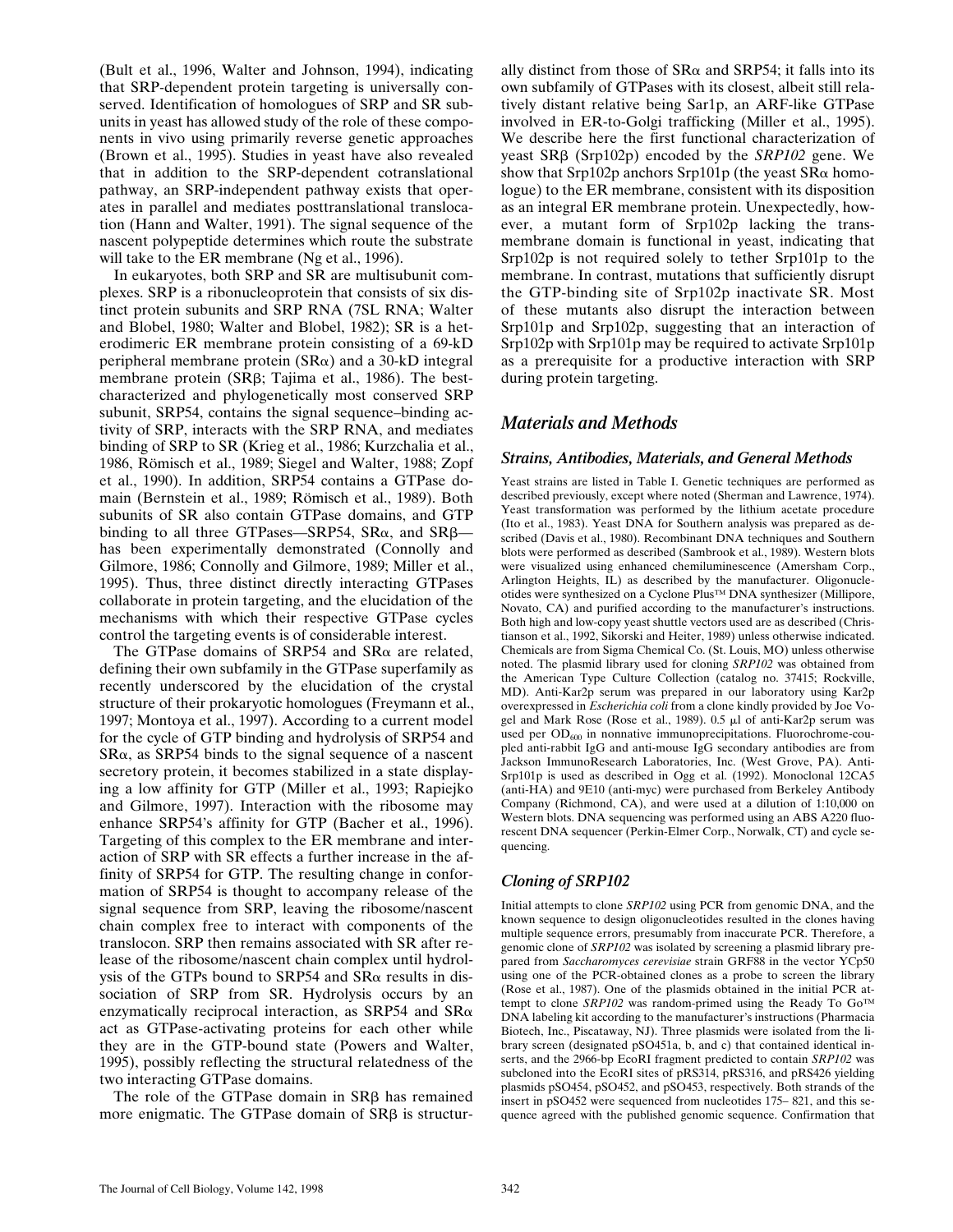*Table I. Yeast Strains and Plasmids Used in This Study*

| Strain          | Genotype                                                                                                                     | Reference                   |                           |
|-----------------|------------------------------------------------------------------------------------------------------------------------------|-----------------------------|---------------------------|
| W303            | ade2-1/ade2-1 trp1-1/trp1-1 leu2-3, 112/leu2-3, 112 his3-11/his3-11 ura3-1/ura3-1<br>$can 1-100/can 1-100$ MATa/MAT $\alpha$ | Deshaies and Schekman, 1990 |                           |
| TR1             | trp1/trp1 lys2/lys2 his3/his3 ura3/ura3 ade2/ade2 MATa/MATo                                                                  |                             | Parker et al., 1988       |
| TR <sub>2</sub> | trp1 lys2 his3 ura3 ade2 MATa                                                                                                |                             | Parker et al., 1988       |
| TR <sub>3</sub> | trp1 lys2 his3 ura3 ade2 MATα                                                                                                |                             | Parker et al., 1988       |
| SOY133          | W303 MATa/MATα SRP102/srp102:: HIS3                                                                                          |                             | This study                |
| SOY162          | W303 MATα srp102:: HIS3                                                                                                      |                             | This study                |
| SOY195          | W303 MATα srp101::ADE2, srp102::HIS3                                                                                         |                             | This study                |
| SOY246          | SOY162 [pSO462]                                                                                                              |                             | This study                |
| SOY223          | SOY162 [pSO459]                                                                                                              |                             | This study                |
| SOY201          | SOY162 [pSO454]                                                                                                              |                             | This study                |
| SOY264          | SOY162 [pSO462] [pSO211]                                                                                                     |                             | This study                |
| SOY268          | SOY162 [pSO462] [pSO400]                                                                                                     |                             | This study                |
| SOY329          | TR1 SRP102/srp102::HIS3                                                                                                      |                             | This study                |
| SOY335          | TR3 srp102::HIS3 [pSO459]                                                                                                    |                             | This study                |
| <b>WBY338</b>   | WBY618 [pWB209]                                                                                                              |                             | This study                |
| <b>WBY618</b>   | TR2 srp102::HIS3                                                                                                             |                             | This study                |
| <b>WBY632</b>   | TR3 srp102::HIS3 [pSO452]                                                                                                    |                             | This study                |
| <b>WBY752</b>   | TR3 srp101::ADE2 srp102::HIS3 [pSO431] [pWB209]                                                                              |                             | This study                |
| <b>WBY823</b>   | TR2 srp101::ADE2 srp102::HIS3 [pWB209]                                                                                       |                             | This study                |
| Plasmids        | Markers                                                                                                                      | Backbone                    | Reference                 |
| pSO452          | URA3, SRP102, CEN6/ARSH4                                                                                                     | pRS316                      | Sikorski and Heiter, 1989 |
| pSO454          | TRP1, SRP102, CEN6/ARSH4                                                                                                     | pRS314                      | Sikorski and Heiter, 1989 |
| pSO457          | TRP1, SRP102-myc, REP3                                                                                                       | YEplac112                   | Geitz and Sugino, 1988    |
| pSO431          | URA3, SRP101-HA, CEN6/ARSH4                                                                                                  | pRS316                      | Sikorski and Heiter, 1989 |
| pSO459          | TRP1, SRP102-HA, CEN6/ARSH4                                                                                                  | pRS314                      | Sikorski and Heiter, 1989 |
| pSO462          | TRP1, srp102(K511)-HA, CEN6/ARSH4                                                                                            | pRS314                      | Sikorski and Heiter, 1989 |
| pSO211          | URA3, SRP101, CEN6/ARSH4                                                                                                     | pRS316                      | Sikorski and Heiter, 1989 |
| pSO400          | URA3, pGAL-SRP101, CEN6/ARSH4                                                                                                | pRS316                      | Sikorski and Heiter, 1989 |
| pWB670          | TRP1, srp102- $\Delta TMD$ -HA, CEN6/ARSH4                                                                                   | pRS314                      | Sikorski and Heiter, 1989 |
| pWB209          | TRP1, srp102- $\triangle TMD$ , CEN6/ARSH4                                                                                   | pRS314                      | Sikorski and Heiter, 1989 |

these plasmids contained a functional open reading frame was obtained by complementation of the *SRP102* gene disruption.

#### *Gene Disruption*

We generated a null allele of *SRP102* in a two-step fashion. First we used PCR to generate DNA fragments corresponding to the 5' and 3' flanking regions of *SRP102*, and subcloned these into pBluescript II SK (+) (Stratagene, La Jolla, CA), engineering a SmaI site at the junction between the flanking sequences. The *HIS3* gene was then inserted into the SmaI site, generating pSO446, now carrying the HIS3 gene between the 5' and 3' flanking regions of *SRP102*. A linear fragment carrying the *SRP102* disruption allele was generated and used to transform the diploid yeast strain W303, giving rise to strain SOY133. Transformants were induced to sporulate. Genomic DNA prepared from the heterozygous diploid (SOY133), wild-type parent (W303), and representative spores from a single tetrad were used as template in PCR. When DNA from the wild-type parent and the His<sup>-</sup> spores was used as template in the PCR, the expected  $\sim$ 1.42-kb fragment was seen. Use of the DNA isolated from the His<sup>+</sup> spores gave rise to a single expected  $\sim$ 2.65-kb fragment. Only when DNA prepared from the heterozygous diploid was used as template in the reaction were both the 1.42-kb and the 2.65-kb fragments seen.

#### *Plasmid and Strain Construction*

To construct a plasmid containing *SRP102* under control of the *GAL1*/*10* promoter, we used PCR to produce a fragment corresponding to the *SRP102* coding sequences, and subcloned this fragment into pTS210 (plasmid kindly provided by Tim Stearns, Stanford University, Palo Alto, CA), generating pSO460. This plasmid was transformed into SOY133, and the resulting Ura<sup>+</sup> prototrophs were induced to sporulate. Asci were dissected, and spores were allowed to germinate at room temperature on YEP plates containing 2% galactose and 2% sucrose as carbon sources. Colonies that were both  $Ura^+$  and  $His^+$  were chosen for further study. The fact that  $His^+$ . Ura<sup>+</sup> colonies arose that grew with wild-type rates supports our assignment of the initiation codon, as Srp102p expressed from  $_{\rm p}$ SO460 starts at this codon. Additionally, these His<sup>+</sup>, Ura<sup>+</sup> colonies were incapable of growing for more than a few generations on plates containing 2% glucose as the sole carbon source, indicating that we had indeed placed *SRP102* under conditional control.

To generate the strains we used in our fractionation and immunofluorescence studies, we placed plasmids containing Srp102p (pSO454, no epitope tag), or Srp102p-HA (pSO459), or Srp102p-myc (pSO457) into SOY133 (W303 background) or SOY329 (TR1 background), and induced the diploid transformants to sporulate. Spores giving rise to colonies that were both His<sup>+</sup> (*SRP102*::*HIS3*) and  $Trp$ <sup>+</sup> (containing a plasmid) and that grew at wild-type rates were chosen for further study, and these strains were designated as indicated in Table I. We constructed pSO457 in the following manner: a PCR product containing the SRP102-coding sequence was ligated into pCS118 (plasmid kindly provided by Caroline Shamu, Harvard University, Boston, MA). pCS118 contains a 400-bp insert harboring the myc tag, stop codons in all three reading frames, and an actin transcriptional terminator in YEplac112 (Geitz and Sugino, 1988). Thus, pSO457 contains the *SRP102* coding sequence fused at the COOH terminus to the myc tag followed by an actin terminator, all in the YEplac112 (TRP1,  $2\mu$ ) backbone. A similar strategy was used to construct pSO459 using pSF19 (plasmid kindly provided by Peter Sorger, Massachusetts Institute of Technology, Boston, MA) as the recipient vector. This plasmid contains SRP102-HA in the pRS314 backbone (TRP1, CEN/ARS).

To construct the  $\triangle TMD$  strain, 66 bp of *SRP102* (coding for amino acids 3–24 of Srp102p) were deleted from pSO454 by recombinant PCR (Higuchi et al., 1988) using Vent polymerase (New England Biolabs, Beverly, MA). Both strands of the truncated *SRP102* gene of this plasmid were sequenced to show that only the desired deletion had been intro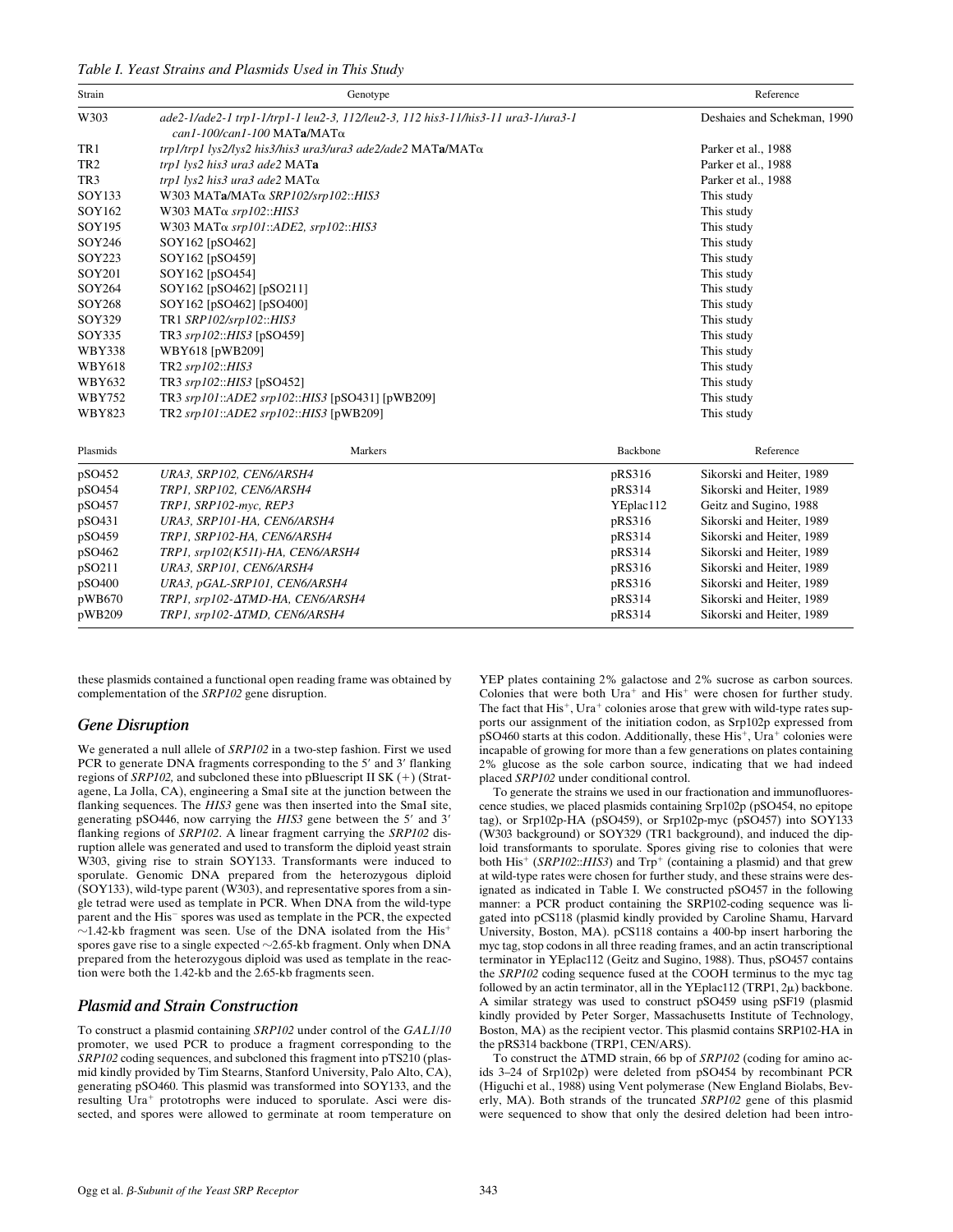duced. The diploid heterozygous strain SOY329 was transformed to Trp<sup>+</sup> prototrophy with pWB209, and a transformant was induced to undergo meiosis. Tetrads were dissected and allowed to germinate on minimal plates lacking tryptophan. All His<sup>+</sup> spores (containing the  $srp102::HIS3$ deletion allele) that were also  $Trp^{+}$  (containing pWB209, the  $\Delta TMD$  allele) gave rise to colonies of similar size as the His<sup>-</sup>colonies (containing the wild-type *SRP102* allele).

To replace the transmembrane domain (TMD) of Srp102p with an HA epitope tag, recombinant PCR was used in the same manner as described for the construction of pWB209. The resulting plasmid, pWB670, encodes a mutated Srp102p protein with an NH<sub>2</sub>-terminal HA tag instead of the TMD domain. We replaced pSO452 in strain WBY632 with pWB670 using the plasmid-shuffle technique, generating strain WBY670.

## *Preparation of Antibodies Specific to Srp102p*

Antiserum was raised against a fusion protein expressed in *E. coli*, containing glutathione-S-transferase from *S. japonicum* as the NH<sub>2</sub>-terminal domain linked to the soluble domain of Srp102p. To generate this fusion protein, a DNA fragment coding all but the  $NH<sub>2</sub>$ -terminal 24 amino acids of Srp102p was amplified by PCR using Vent polymerase (New England Biolabs, Beverly, MA), generating the fusion protein plasmid, pSO488.

The GST-Srp102p fusion protein, containing amino acids 25–244 of Srp102p, was soluble when it was overexpressed in *E. coli* at 24°C. Cells were lysed by sonication, and the fusion protein was purified using glutathione-agarose (Sigma Chemical Co.) as described (Smith and Johnson, 1988). Polyclonal rabbit antiserum against the fusion protein was prepared by Berkeley Antibody Company (Richmond, CA). Antisera were used without further purification.

## *Site-directed Mutagenesis*

Site-directed mutagenesis was performed by the method of Kunkel (Kunkel, 1985; Kunkel et al., 1987). Single-stranded uracil-rich DNA used for template was prepared from the phagemid pSO459 (containing SRP102-HA). Plasmids that were recovered from a mutagenesis reaction, and that were subsequently confirmed to have incorporated the desired mutation, are designated with the wild-type amino acid in single letter code, position of the amino acid changed, and the name of the new amino acid in single letter code (e.g., S49A signifies that a serine at position 49 has been changed to an alanine). Every mutation was confirmed by sequencing the recovered plasmid. The following is a compilation of each of the mutations obtained, and the corresponding oligonucleotide that was used to produce that mutation (wild-type sequences are in normal type and the codon changed is in bold; nucleotide(s) that are noncomplementary to the rescued strand of pSO459 are shown underlined): pSRP102- S49A (oSRP102-25) 5'-CGT TTT TCC AGC ATT TTG AGG-3'; pSRP102-K51I (oSRP102-16) 59-G CAA GCT CGT **AAT** TCC AGA ATT TTG-3'; pSRP102-T52N (oSRP102-17) 5'-CGT AAG CAA GCT ATT TTT TCC AGA-3'; pSRP102-T66A (oSRP102-22) 5'-GA AAC AAC AGC TGG TCT TAC-3'; pSRP102-G90L (oSRP102-18) 5'-CTT GAC ATG CAA TGG GAA GTC-3'; pSRP102-H91L (oSRP102-20) 5'-CAA CTT GAC CAA GCC TGG GAA GT-3'; pSRP102-N154I (oSRP102-19) 5'-C GCT TTT AAT GCA TGC AAT TAA G-3'; pSRP102-E157Q (oSRP102-15) 59-GT GAA CAA **TTG** GCT TTT ATT GC-3'; pSRP102-S220A (oSRP102-23) 5'-GC AAC TAC AGC TGC TTC  $C-3'$ ; pSRP102-K51A, T52A (oSRP102-21) 5'-CGT AAG CAA GCT AGC AGC TCC AGA ATT TTG-3'; pSRP102-N154A, E157A (oSRP102-24) 59-GC AGT GAA CAA **AGC** GCT TTT **AGC** GCA TGC AAT TAA G-3'; pSRP102-4S49 (oSRP102-26) 5'-CT CGT TTT TCC AGC AGC AGC ACC TGC AAT G-3'; pSRP102-K51I, H91L  $(0$ SRP102-16 +  $0$ SRP102-20) see above; pSRP102-K51I, N154I (oSRP102-16 + oSRP102-19) see above; pSRP102-K51A,T52A, H91L (oSRP102-21 + oSRP102-20) see above; pSRP102-K51A, T52A, E157Q (oSRP102-21 + oSRP102-15) see above; pSRP102-H91L, N154I (oSRP102-20 + oSRP102-19) see above; pSRP102-H91L, N154A/E157A (oSRP102-20 + oSRP102-24) see above; pSRP102-H91L, E157Q  $(6$ SRP102-20 +  $6$ SRP102-15) see above.

## *Cell Fractionation*

Cell fractionation by differential centrifugation was performed as described in Ogg et al. (1992) with the following modifications. Zymolyase-100T (ICN Biomedicals, Costa Mesa, CA) instead of lyticase was used at 5  $\mu$ g/OD<sub>600</sub> to convert cells into spheroplasts. Only PMSF and leupeptin were included as protease inhibitors. Whole-cell lysate cleared of unbroken cells and nuclei (low-speed supernatant, see below) was used as the starting material for separation of the ER membrane from cytosol using isopycnic centrifugation. 2.5  $OD<sub>600</sub>$  cell equivalents of the low-speed supernatant (50  $\mu$ l of 50 OD<sub>600</sub>/ml) was diluted with 200  $\mu$ l 2.5 M sucrose in flotation buffer (FB; 10 mM Hepes-KOH, pH 7.5, 150 mM KOAc, pH 7.5, 5 mM  $Mg(OAc)_{2}$ , 1 mM EDTA, 1 mM DTT, 1 mM PMSF, 0.5  $\mu$ g/ml leupeptin) to 10  $OD<sub>600</sub>/ml$ . This dilution served to raise the density of the low-speed supernatant so that it could be placed underneath a discontinuous sucrose gradient. Gradients were formed in TLS-55 polycarbonate tubes (Beckman, Palo Alto, CA). Each gradient consisted of the following from top to bottom: 0.6 ml of 0.8 M sucrose in FB; 1.6 ml of 1.8 M sucrose in FB; 0.2 ml of the load described above, equal to  $2.0 \text{ OD}_{600}$  U. Gradients were centrifuged at 55,000 rpm in the TLS-55 rotor in a TL100 tabletop ultracentrifuge for 4 h. Each gradient was fractionated into 10 240-µl fractions, and proteins in each fraction was precipitated with ice-cold TCA added to a final concentration of 10% before analysis by Western blot.

## *Immunofluorescence*

Immunofluorescence was performed essentially as described (Pringle et al., 1989). Anti-HA, and anti-myc antibodies were used at dilutions of 1:200 to 1:2,000. Anti-Kar2p antibodies were used at a dilution of 1:10,000. Bound primary antibodies were decorated with either FITC-conjugated donkey anti–mouse IgG or TRITC-conjugated donkey anti–rabbit IgG (Jackson ImmunoResearch Laboratories, Inc., West Grove, PA) diluted 1:50. Slides were mounted in 90% glycerol containing 1 mg/ml p-phenylenediamine, pH 9.0, and containing 1 mg/ml 4', 6-diamino-2-phenylindole (DAPI).

## *Immunoprecipitations*

Denaturing immunoprecipitations were performed as described (Ogg et al., 1992). Nondenaturing immunoprecipitations were performed from detergent-solubilized membranes in the following manner: cells were grown to  $0.5$  OD<sub>600</sub>/ml in synthetic complete medium lacking amino acids used for maintenaning a plasmid containing SRP102-HA. Typically, 30 total  $OD_{600}$ were harvested at a time. After pelleting in a clinical centrifuge and washing with 50 mM NaCl, 20 mM NaN<sub>3</sub>, cells were resuspended in buffer A (Tris-SO<sub>4</sub>, pH 9.4, 10 mM DTT) at 10  $OD<sub>600</sub>/ml$ , and were incubated at room temperature for 20 min. Conversion of the cells to spheroplasts was then achieved by harvesting the cells in a clinical centrifuge and resuspending them in spheroplast media (50 mM Tris-Cl, pH 7.5, 1.2 M Sorbitol, 5 mM  $MgCl<sub>2</sub>$ , 5 mM DTT, 10 mM  $NaN<sub>3</sub>$ ) at 20 OD<sub>600</sub>/ml. We used 5 mg/OD600 Zymolyase 100-T (ICN Biomedicals, Costa Mesa, CA) to digest the cell walls during a 30-min incubation at  $30^{\circ}$ C. Efficiency of spheroplasting was monitored by phase contrast microscopy. Spheroplasts were recovered by centrifugation through a cushion (twice the volume of the spheroplasting cells) of spheroplast media containing 1.9 M sorbitol but no DTT at 7,800 *g* for 5 min (7,000 rpm in a Beckman JS-13 rotor). All subsequent steps were performed at 4°C. Spheroplasts were resuspended in lysis buffer (LB; 200 mM Sorbitol, 25 mM NaPi , pH 7.5, 150 mM NaCl, 5 mM  $MgCl<sub>2</sub>$ , 1 mM PMSF, 0.5  $\mu g/ml$  of leupeptin, 1 mM EDTA) at 100 OD600/ml. Cells were lysed by adding 3/4 vol of Zirconium beads (BioSpec Products, Bartlesville, OK) and vortexing gently (setting 3 on a scale of 1–10) for four rounds of lysis. Each round consisted of 15 s of vortexing followed by a 15-s cooling period in an ice-water bath. Lysate was removed from the beads, which were washed once with ice-cold LB. The lysate and bead wash were combined, and the unbroken cells and nuclei were removed by centrifugation at 370 *g* (1,200 rpm in a JS-13) for 4 min. This step was critical; longer centrifugation resulted in loss of most of the ER as judged by the pelleting of an ER marker, Srp101p. The low-speed supernatant containing crude membranes was transferred to TLA100.1 polycarbonate tubes, and membranes were pelleted by centrifugation at 43,630 *g* for 12 min (35,000 rpm in the Beckman TLA100.1 rotor in a Beckman TL100 tabletop ultracentrifuge). The membrane pellet was washed (30  $OD<sub>600</sub>/ml$ ) with LB. This wash was achieved by first resuspending the pellet in a minimal volume of LB  $(20-40 \mu l)$ , followed by dilution to the appropriate volume with LB. Again, the membranes were pelleted by centrifugation in the TL100 as above. The final membrane pellet was resuspended in LB + 10% glycerol (GLB) to 50 OD<sub>600</sub>/ml using the same technique as described above to ensure even membrane resuspension. Membranes were solubilized by adding 1/10th vol of 10% Triton X-100 (Calbiochem, La Jolla, CA) and incubation at 4°C for 20 min. After incubation, the detergent-solubilized membranes were cleared by centrifugation at 100,000 *g* in the TL 100 centrifuge (60,000 rpm in the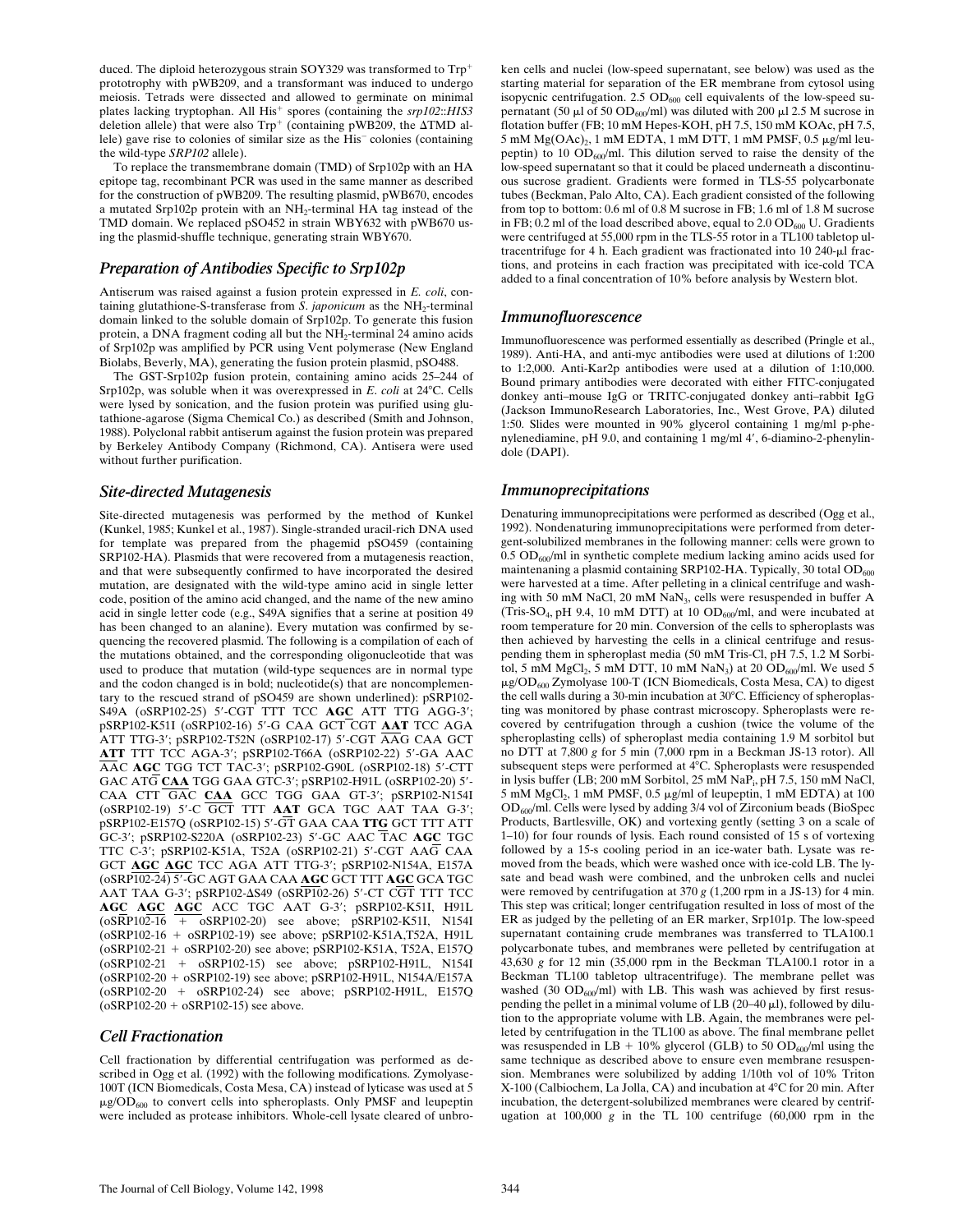TLA100.1) for 25 min. The resulting lysate was frozen in liquid nitrogen and stored at  $-80^{\circ}$ C.

Immunoprecipitations were performed by diluting  $2 OD_{600} U (40 \mu I)$  of the above lysate into 560  $\mu$ l of GLBT (GLB containing 1% Triton X-100). Nonspecific binding of proteins in the lysate to Sepharose was removed by adding 30 µl of a 50% slurry of Sepharose CL-4B (Pharmacia Biotech Sverige, Uppsala, Sweden) and rotating for 30 min at 4°C. Sepharose beads were removed by centrifuging in an Eppendorf microfuge and transferring the lysate to a new tube. Antibody–sepharose bead complexes (10  $\mu$ l; corresponding to 3  $\mu$ l of the 12CA5 ascites fluid) were added, and the tube was mixed by rotating at  $4^{\circ}$ C for 15 min. We found that with the 12CA5 antibody, longer incubation times of the antibody– bead complex resulted in lower recovery of Srp101p in the immunoprecipitation. The 12CA5 antibody used in the native immunoprecipitations was covalently attached to a Sepharose matrix by using the Affinica antibody coupling kit (Schleicher & Schuell, Inc., Keene, NH) and the manufacturer's instructions. After extensive washing, the antibody bead complex was stored as a 50% slurry in PBS containing 10 mM NaN<sub>3</sub>.

## *Results*

## *Disruption and Cloning of SRP102*

Database searches revealed an open reading frame (YKL154w) encoding a putative GTPase of unknown function on *S*. *cerevisiae* chromosome XI that has significant structural similarity to mammalian  $SR\beta$  (Miller et al., 1995). Data presented below confirm that this gene indeed encodes the yeast homolog of mammalian  $SR\beta$  and plays an essential role in the SRP-dependent protein-targeting pathway to the ER membrane. Henceforth, we refer to this gene encoding the  $\beta$ -subunit of the SRP receptor as *SRP102*, consistent with the designation of the gene encoding the  $\alpha$ -subunit of the SRP receptor as *SRP101* (Ogg et al., 1992). By convention, we shall refer to the corresponding gene products as Srp102p and Srp101p, respectively.

As the first step towards a molecular genetic characterization of *SRP102*, we examined the phenotype of a gene deletion. To this end we replaced the central portion of one copy of *SRP102* in diploid cells with the selectable marker *HIS3* (see Methods). Tetrad analysis after sporulation of this strain resulted in four viable spores, two of which grew at wild-type rates while the other two grew with a much reduced rate (Fig. 1, *SRP102* vs. *srp102*:: *HIS3*). In each of seven tetrads analyzed, the growth defect, the His<sup>+</sup> phenotype, and the *srp102*::*HIS3* gene disruption (as monitored by PCR analysis; see Methods) always segregated 2:2 from the *SRP102* wild-type allele. Thus, we conclude that the loss of *SRP102* was directly responsible for the growth defect.

We isolated a plasmid carrying the functional *SRP102* gene from a yeast genomic DNA library (see Materials and Methods). An EcoRI fragment containing the entire open reading frame and flanking sequences was subcloned, generating plasmid pSO452 (*URA3*). To show that the information contained in this sequence was sufficient to complement the *srp102*::*HIS3* gene disruption, plasmid pSO452 was transformed into diploid *SRP102/srp102*:: *HIS3* cells. After sporulation, asci were dissected, and the colonies resulting from germination of each of the four spores were analyzed. In all tetrads analyzed (12), each spore that contained the *srp102*::*HIS3* gene disruption (as detected by the  $His<sup>+</sup>$  phenotype) and that grew at wildtype rates also contained plasmid pSO452 (as detected by



*Figure 1.* Cell growth rates of *srp102* mutant strains. Growth rates in YEPD medium at 30°C were determined for wild-type (*SRP102*, WBY618 bearing pSO452) cells, cells in which the chromosomal *SRP102* gene is deleted alone (*srp102*::*HIS3*, WBY618) or in combination with the *SRP101* gene (*srp101*::*ADE2*, *srp102*::*HIS3*, SOY195), or in which the chromosomal deletion is covered by *srp102-*  $\triangle TMD$  on a plasmid (*srp102-* $\triangle TMD$ , WBY618 bearing pWB209).

the Ura<sup>+</sup> phenotype). This result confirms that  $pSO452$  is required for *srp102*::*HIS3* cells to grow at wild-type rates, and thus contains all the information necessary for functional expression of the *SRP102*.

The slow growth phenotype of cells bearing the *srp102*:: *HIS3* gene disruption closely resembles that of cells in which *SRP101* or any of the seven known genes encoding SRP subunits are disrupted. Furthermore, *srp102*::*HIS3* mutant cells—like yeast cells depleted of other SRP components—are rho<sup>-</sup>, and thus require a fermentable carbon source. Finally, yeast cells in which both *SRP101* and *SRP102* (Fig. 1) or *SRP54* and *SRP102* (not shown) are disrupted have a growth defect indistinguishable from cells bearing any single gene disruption, consistent with the notion that these genes operate in the same pathway. Taken together, with the significant sequence similarities between  $Srp102p$  and mammalian  $SR\beta$ , these results strongly suggest that Srp102p is an essential component of the SRP-dependent targeting pathway in *S*. *cerevisiae*.

## *Srp102p is Important for Translocation of Proteins into the ER*

To show directly that Srp102p plays a role in the SRPdependent protein translocation pathway, we asked if protein translocation defects could be detected upon Srp102p inactivation. To this end, we used a temperature-sensitive allele of *SRP102, srp102(K51I)*, that was isolated by sitedirected mutagenesis (see below). Haploid cells containing the chromosomal *srp102*::*HIS3* gene disruption and bearing a plasmid that encodes the *srp102(K51I)* mutant allele were shifted from the permissive  $(24^{\circ}C)$  to the restrictive temperature  $(37^{\circ}$ C). The growth curve indicates that within 2 h after the temperature shift, the strain carrying the *srp102(K51I)* allele decreases its growth rate by about sixfold (Fig. 2 *A*). This difference in doubling time (2 vs. 12 h, respectively) resembles the difference between the wildtype and the isogenic *srp102*::*HIS3* deletion strain (Fig. 1), indicating that Srp102p is inactivated upon temperature shift (note that the growth differences in Fig. 1 are less pronounced, however, because cells were grown in rich media.)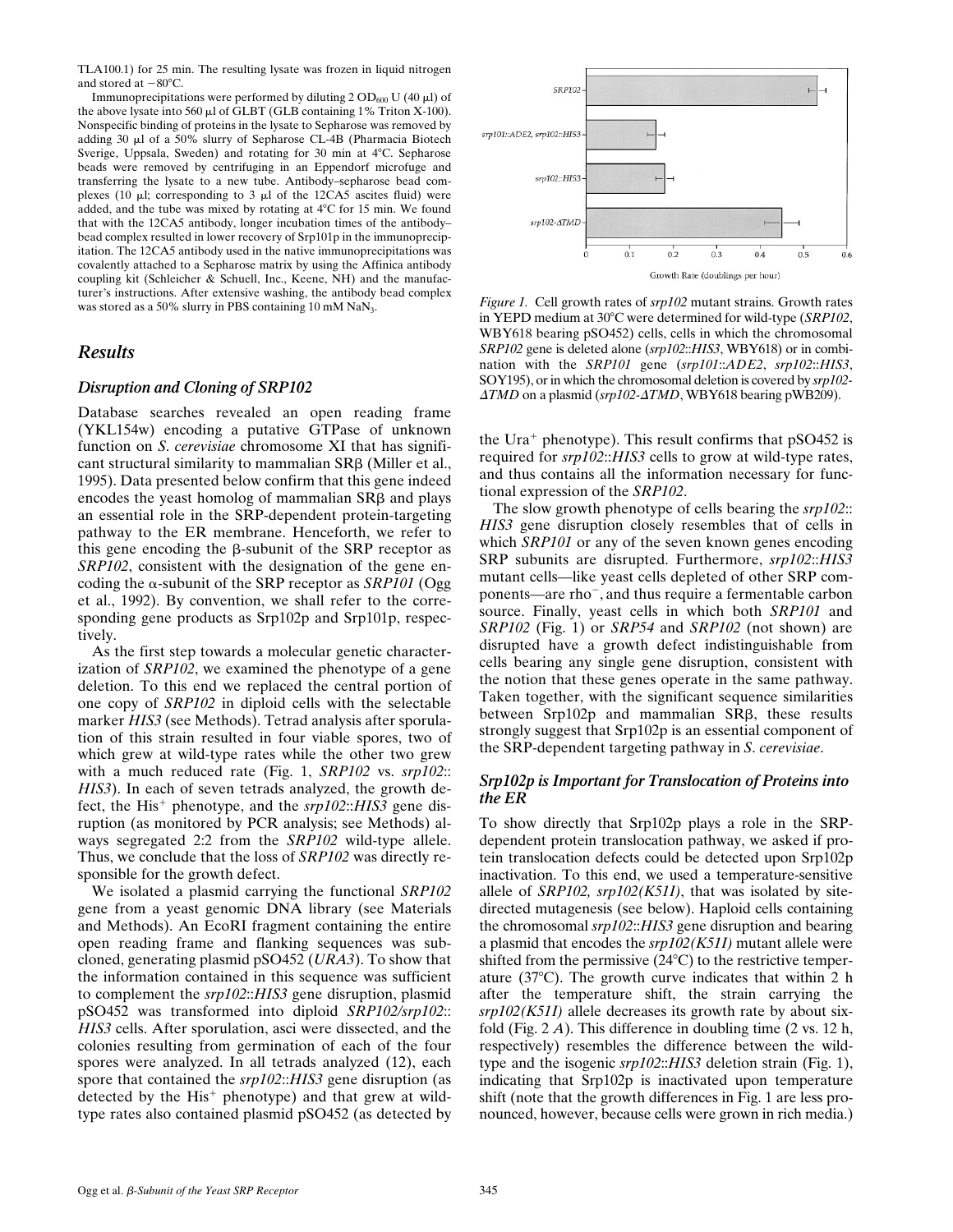

*Figure 2.* Srp102p is important for protein translocation. (*A*) Growth curves. Growth of a wild-type strain (SOY162, *srp102*:: *HIS3* covered by pSO459; *open squares*) compared with a strain containing the *srp102(K51I)* ts allele of *SRP102* (SOY162, *srp102::HIS3* covered by pSO462; closed circles). At time zero (*arrow*) a culture in midlogarithmic growth of each of the strains growing in synthetic media lacking histidine and tryptophan (to select both for the deletion and the plasmid expressing either the wild-type Srp102p or Srp102[K51I]p) was shifted from  $24^{\circ}$ C to 37 $^{\circ}$ C. Cell growth was monitored by change in the OD<sub>600</sub> of the culture. (*B*) Kar2p immunoprecipitation. Cells grown as in *A* were labeled with [<sup>35</sup>S]methionine for 7 min, and were harvested at the times indicated after a shift from  $24^{\circ}$ C to  $37^{\circ}$ C and processed for immunoprecipitation. Lysates at each of the time points indicated were immunoprecipitated with anti-Kar2p and subjected to SDS-PAGE followed by fluorography. Position of both mature and precursor forms of Kar2p are indicated. (*C*) Western blot.  $0.5 \text{ OD}_{600}$  cell equivalents of the lysate prepared in B were subjected to SDS-PAGE and subsequent transfer to nitrocellulose. Srp102p-HA or Srp102(K51I)p-HA was detected with the anti-HA monoclonal antibody, and was visualized by enhanced chemiluminescence.

To monitor the effect of Srp102p inactivation on protein translocation, we pulse-labeled *srp102(K51I)* cells with [<sup>35</sup>S]methionine at different time points after shifting to the restrictive temperature. Lysates from labeled cells were analyzed by immunoprecipitation with antibodies raised against proteins that are known to be translocated across the ER membrane. Using antibodies specific for Kar2p, an ER lumenal protein, accumulation of the untranslocated precursor form preKar2p was detected (Fig. 2 *B*, lanes *7*–*10*). The slower mobility of preKar2p in SDS-PAGE results from the presence of its signal sequence, which is normally cleaved upon entry into the ER. Significant amounts of pre-Kar2p are apparent at the earliest time point taken after placing the cells at the restrictive temperature (2-h time point in Fig. 2 *B*, lane *7*). In similar experiments, we have detected a comparable fraction of preKar2p as early as 30 min after the temperature shift. As expected, no preKar2p was detected in the control strain carrying the wild-type allele of *SRP102* (Fig. 2 *B*, lanes *1*–*5*). Note that at later time points after the temperature shift, the translocation defect of Kar2p is diminished (Fig. 2 *B*, lanes *8*–*10*). This adaptation of cells in response to the loss of the SRP-dependent targeting pathway was previously observed after shut-off of the synthesis of SRP components and Srp101p (Ogg et al., 1992). Adaptation is a physiological change in the cells that either improves the efficiency of the alternative targeting pathway or helps degrade cytosolic precursor molecules more efficiently.

The severity of translocation defects varies widely for different proteins in the strains from which Srp101p or SRP components are depleted (Hann and Walter, 1991; Ogg et al., 1992). We obtained similar results when radiolabeled extracts of temperature-shifted cells bearing the *srp102*(*K51I*) allele were analyzed for translocation defects of two additional proteins, dipeptidyl aminopeptidase B (DPAP-B), a vacuolar membrane protein, and carboxypeptidase Y (CPY), a soluble vacuolar protein (not shown). The membrane integration of DPAP-B, like Kar2p, was significantly affected as Srp102p was rendered nonfunctional upon temperature shift, whereas the translocation of CPY was completely unaffected. These results closely mimic those obtained upon inactivation of other gene products that function in the SRP-dependent protein targeting pathway and lend further support to the notion that Srp102p functions as an essential subunit of the SRP receptor in the same pathway.

We monitored the fate of mutant Srp102p by Western blotting to determine if the loss of Srp102p activity is due to the degradation of the protein at the restrictive temperature. To this end, we took advantage of an HA-epitope tag (see below) that was added to the COOH-terminal end of Srp102p during construction of the mutant allele. Western blot analysis of lysates made from wild-type control and *srp102(K51I)* cells during a time course after the temperature shift shows that the steady-state level of Srp102(K51I)p does not change significantly during the duration of the 10 h time course (Fig. 2 *C*, lanes *6*–*10*). This result suggests that the temperature sensitivity of *srp102(K51I)* is not due to destabilization and subsequent degradation of Srp102(K51I)p at the restrictive temperature.

As an alternative means to deplete cells of Srp102p, we placed *SRP102* under the control of the *GAL1*/*GAL10* promoter to regulate its expression. Srp102p was depleted by switching cells from galactose-(where *SRP102* is expressed) to glucose- (where *SRP102* is repressed) containing media. We monitored growth and protein translocation as described above. As Srp102p was depleted, cells showed a fivefold decrease in their growth rate, and precursors of Kar2p and DPAP-B, but not CPY, accumulated to similar degrees as described above and shown previously in analogous experiments (Hann and Walter, 1991, Ogg et al., 1992, Brown et al., 1994) for the depletion of the other known components that function in the SRPdependent protein targeting pathway (not shown).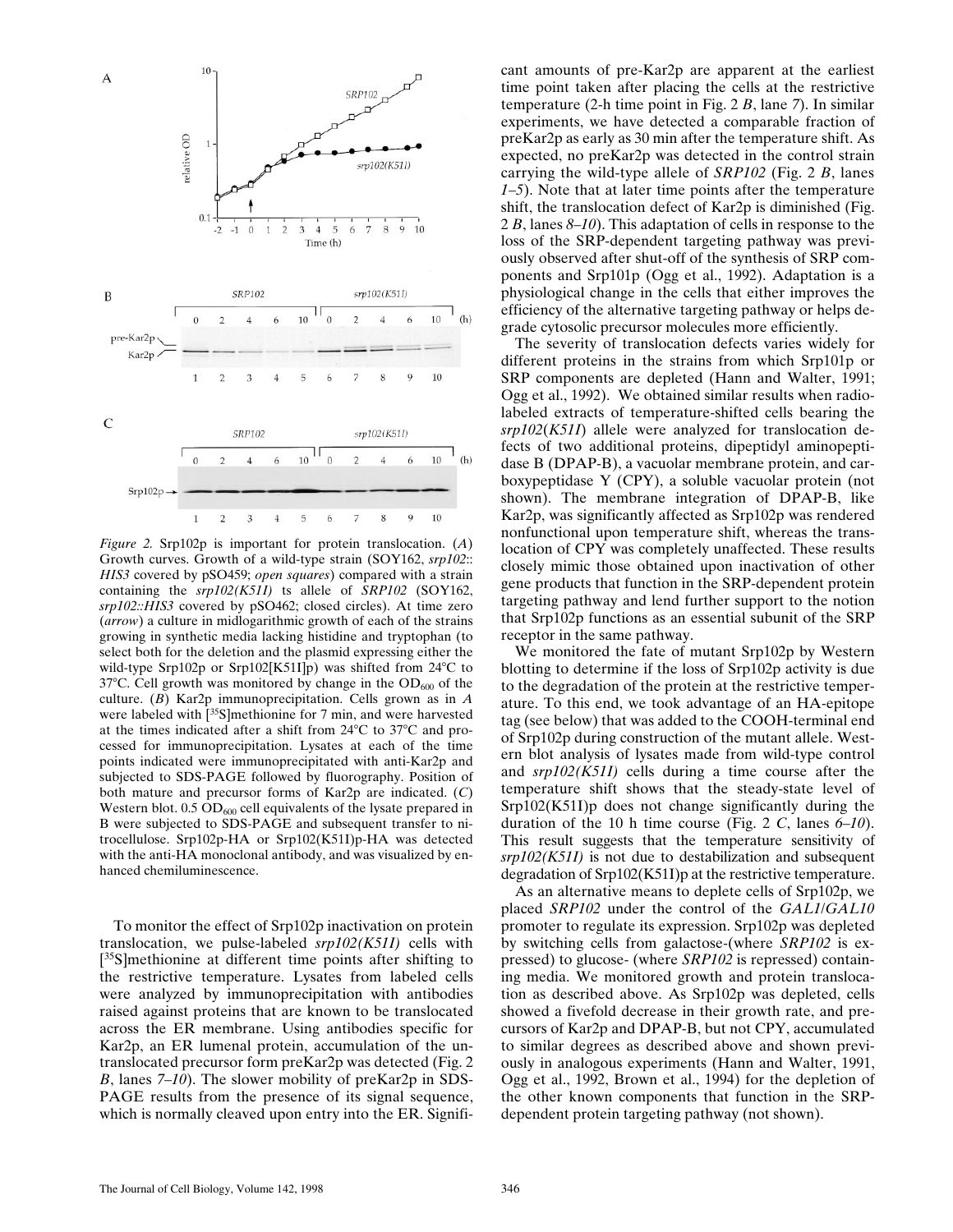#### *Srp102p is Localized to the ER*

To characterize the cellular disposition of Srp102p, we constructed two alleles in which the wildtype *SRP102* gene is appended with sequences encoding epitopes that can be recognized by well-characterized monoclonal antibodies recognizing either a 12–amino acid sequence derived from influenza virus hemagglutinin (HA epitope; Field et al., 1988) or an 11–amino acid sequence derived from the mammalian c-myc protein (myc epitope; Evan et al., 1985). Both epitope-tagged versions—Srp102p-HA and Srp102p-myc—are fully functional (as judged by their ability to complement the growth defect of cells in which *SRP102* is disrupted), and are specifically recognized by the cognate antibodies on Western blots (not shown).

Based on its structural and functional homology to mammalian SRB, Srp102p should be an integral membrane protein of the yeast ER. To test this prediction, we fractionated lysates prepared from cells expressing Srp102p-HA by differential centrifugation. After lowspeed centrifugation, Srp102p-HA present in the total extract (Fig. 3, lane *1*) partitioned about equally between the pellet (Fig. 3, lane *3*) and the supernatant fractions (Fig. 3, lane *2*). Presence of Srp102p in the low-speed pellet is presumably due to incomplete cell lysis. Further fractionation of the low-speed supernatant at 100,000 *g* resulted in complete sedimentation of Srp102p (Fig. 3, lanes *4* and *5*), suggesting that Srp102p is associated with a particulate membrane fraction.

The association of Srp102p with this fraction was further characterized by treatment of the low-speed supernatant with reagents known to perturb protein–protein or pro-



*Figure 3.* Subcellular localization of Srp102p. Extracts from cells (*srp102*::*HIS3* bearing pSO459) were fractionated as detailed in Materials and Methods. Equivalent amounts  $(0.5 \text{ OD}_{600})$ of each fraction were analyzed by Western blot using anti-HA monoclonal antibodies, affinity-purified anti-Srp101p antibodies, or anti-Sec61p antibodies. Lane *1*, total cell lysate(*T)*; lane *2*, lowspeed supernatant (*LS*); lane *3*, low-speed pellet (*LP*); lanes *6*–*13* contain the supernatant (lanes *6*, *8*, *10*, and *12* [*S*]) or the pellet (lanes *7*, *9*, *11*, and *13* [*P*]) after a portion of the low-speed supernatant was diluted with lysis buffer (lanes *4* and *5* [*HS* and *HP*]) or adjusted to a final concentrations of 600 mM potassium acetate (lanes *6* and *7* [*KOAc*]), 1.6 M urea (lanes *8* and *9* [*Urea*]), 0.5% Triton X-100 (lanes  $10$  and  $11$  [TX-100]), or 0.1 M  $\text{Na}_2\text{CO}_3$  (lanes *12* and *13*, [pH 11.5]) and centrifuged at 100,000 *g*. Only the relevant portion of each blot is shown. For comparison, the same fractions were also blotted with anti-Srp101p, a peripheral membrane protein, and anti-Sec61p, a previously characterized integral membrane protein of the ER.

tein–lipid interactions before centrifugation at 100,000 *g*. Treatment with 600 mM potassium acetate (Fig. 3, lanes *6* and *7*), 1.6 M urea (Fig. 3, lanes *8* and *9*), or sodium carbonate at pH 11.5 (Fig. 3, lanes *12* and *13*) did not solubilize Srp102p, which, under all conditions was recovered in the membrane fraction. In contrast, treating the low-speed supernatant with 0.5% Triton X-100 resulted in solubilization of roughly 50% of Srp102-HA, which was recovered in the high-speed supernatant fraction (Fig. 3, compare lanes *10* and *11*).

As controls for these experiments, we also probed the Western blot with antibodies to Sec61p, a bona fide yeast ER integral membrane protein (Deshaies and Schekman, 1987), and Srp101p, which is a peripheral ER membrane protein (Ogg et al., 1992). Srp102p-HA cofractionated under all conditions with Sec61p. In particular, both Srp102p and Sec61p were recovered in the pellet fraction after alkali treatment, whereas Srp101p was completely extracted and recovered in the supernatant fraction (Fig. 3, compare lanes *12* and *13*). Thus, we conclude that Srp102p-HA, and by extension Srp102p, is an integral membrane protein. This conclusion is consistent with the predictions from its amino acid sequence that shows a stretch of 19 hydrophobic amino acids forming a putative transmembrane domain near its amino terminus.

To further support our conclusion that Srp102p is a membrane protein of the yeast ER, we visualized the distribution of the epitope-tagged form of the protein by indirect immunofluorescence microscopy. Cells expressing the myc-tagged version of Srp102p from a  $2\mu$  plasmid are shown in Fig. 4. After formaldehyde fixation, cells were incubated with the appropriate primary and FITC, or TRITC-conjugated secondary antibodies (Fig. 4, *B*, *E*, and *H*); nuclei and mitochondria were visualized with the DNA-binding dye DAPI (Fig. 4, *C*, *F*, and *I*). Anti-myc antibodies detected the characteristic yeast ER-staining pattern (Fig. 4 *E*) consisting of a distinct perinuclear ring with fine strands of staining passing through the cytoplasm connecting the perinuclear ER to ER cisternae underlying the plasma membrane. Staining was variable; some cells in every field stained very brightly, while others stained less brightly or not at all. We attribute this staining to variation in the copy number of the  $2\mu$  plasmid in the population. Expression of Srp102p-HA from a CEN/ARS plasmid resulted in a less intense but qualitatively identical pattern (not shown). This pattern closely resembled that obtained in control samples stained with anti-Kar2p antibodies (Fig. 4 *H*). Wild-type cells (expressing Srp102p without an epitope tag) showed only background staining (Fig. 4 *B*). Taken together, the results from the fractionation experiments and the results from the immunofluorescence microscopy support our conjecture that Srp102p is an integral ER membrane protein.

## *Srp101p and Srp102p Form a Stable Complex in the ER*

Mammalian  $SR\alpha$  and  $SR\beta$  are subunits of a heterodimeric complex (Tajima et al., 1986). To test whether the yeast homologues Srp101p and Srp102p are likewise associated, we asked if we could coimmunoprecipitate Srp101p with Srp102p. We immunoprecipitated Srp102p-HA with anti-HA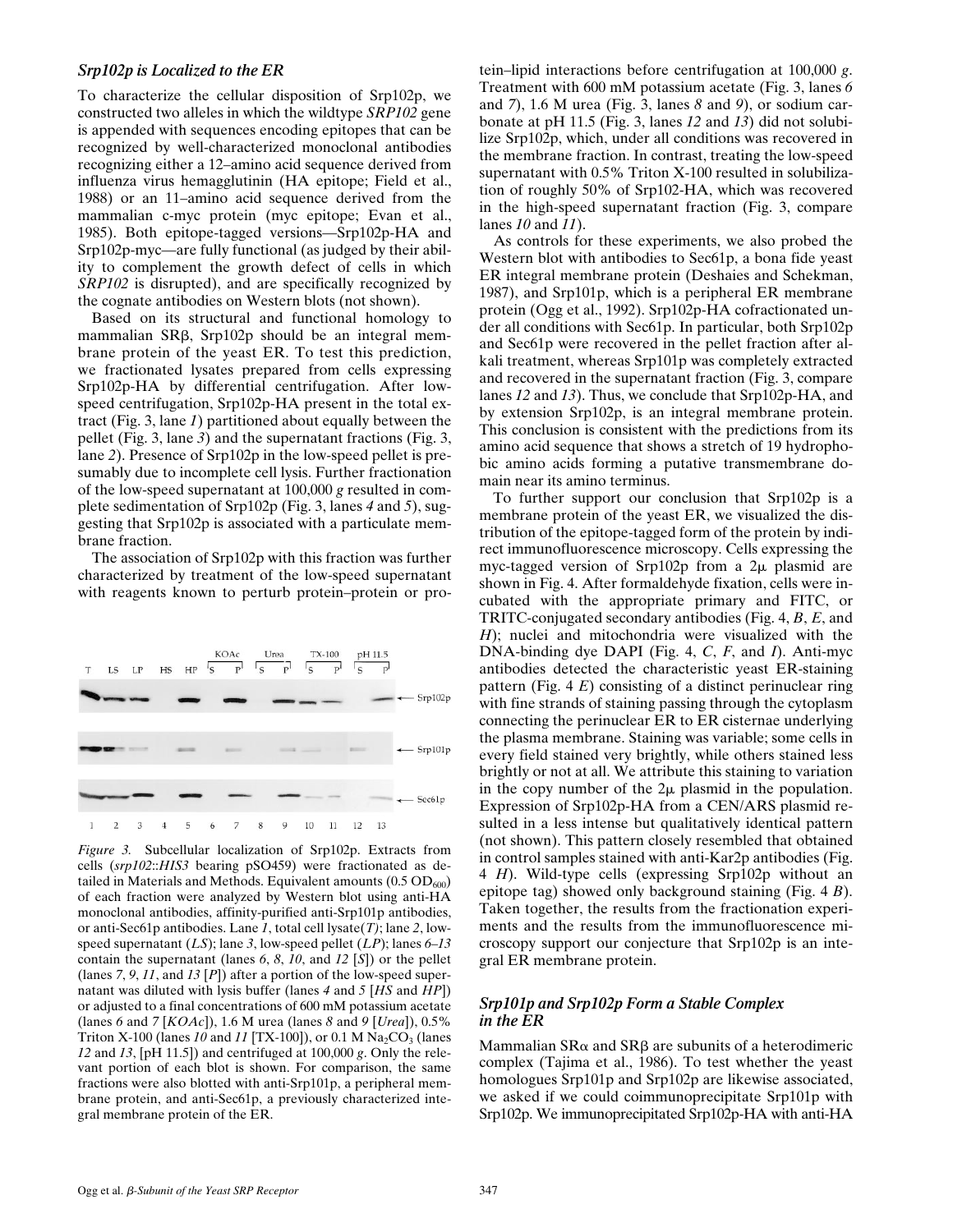

*Figure 4.* Immunofluorescent localization of Srp102p to the ER. SOY162 cells containing either pSO454 (Srp102p lacking an epitope tag, *A*–*C* and *G*–*I*) or pSO457 (Srp102p-myc, *D*–*F*) were fixed with formaldehyde and probed with anti-myc  $(A-F)$  or anti-Kar2p  $(G-I)$  followed by secondary decoration with FITC-conjugated donkey anti-mouse IgG (*A*–*F*) or TRITC-conjugated donkey anti–rabbit IgG (*G*–*I*). The image in *B* is exposed for twice the length of time as the image shown in *E*. Phase contrast images are shown in A, D, and G; fluorescein fluorescence is shown in *B* and *E*; rhodamine fluorescence is shown in *H*, and DAPI staining of the nuclei and mitochondria is shown in  $C$ ,  $F$ , and  $I$ .

antibodies from extracts prepared by detergent solubilization of yeast microsomal membranes under nondenaturing conditions. Immune complexes were subsequently solubilized in SDS sample buffer and subjected to SDS-PAGE followed by Western blot analysis. The blots were probed with affinity-purified polyclonal antibody directed against Srp101p. The results show that Srp101p was recovered in the eluate fraction from the HA-agarose beads when cells expressed Srp102p-HA (Fig. 5 *A*, lane *4*), but was found exclusively in the supernatant fraction when cells expressed untagged Srp102p (Fig. 5 *A*, lanes *1* and *2*) or when a peptide containing the HA epitope was added to compete for binding of the anti-HA antibody to Srp102p-HA (Fig. 5 *A*, lanes *5* and *6*). These biochemical data strongly suggest that Srp101p and Srp102p directly interact to form a complex.

In vivo evidence for an interaction between Srp101p and Srp102p was obtained by genetic means. To this end, we used cells expressing the temperature-sensitive *srp102(K51I)* allele. As temperature-sensitive mutations can often be suppressed by overproducing interacting proteins, we asked whether overexpression of Srp101p could suppress the growth defect induced at the restrictive temperature. We transformed cells expressing Srp102(K51I)p either with a plasmid bearing *SRP101* under control of the *GAL1/10* promoter, or with a plasmid bearing *SRP101* under the control of its own promoter. Each of these strains grew at wild-type rates at the permissive temperature using either dextrose or galactose as the carbon source (not shown). As expected, at the restrictive temperature neither plasmid suppressed the growth defect when cells were grown on glucose-containing media (Fig. 5 *B*, glucose plate). In contrast, the plasmid bearing the galactoseinducible *SRP101*, but not the control *SRP101* plasmid, suppressed the growth defect when cells were grown on galactose-containing media (Fig. 5 *B*, galactose plate). Under the galactose-induced conditions, Srp101p was  $\sim$ 50-fold overexpressed as estimated by Western blot (Ogg et al., 1992). Significantly, galactose-inducible *SRP101* failed to suppress the growth defect of cells containing a complete deletion of *SRP102* rather than the *srp(K51I)* allele, even when these cells were grown in galactose (not shown).

#### *Srp102p Anchors Srp101p to the ER Membrane*

Biochemical studies that monitor extraction behavior of the SR subunits (both those shown in Fig. 3 and those performed in the mammalian system) suggested that  $SR\alpha$  is a peripheral, whereas  $SR\beta$ , which contains a TMD, is an integral membrane protein (Miller et al., 1995). This suggested a hierarchy of interactions with the membrane in which  $SR\alpha$  binds to  $SR\beta$ , which in turn is anchored in the membrane via its TMD. To test this notion in vivo, we asked whether Srp101p would be localized to the membrane even in the absence of Srp102p.

To this end, we prepared a crude cell extract as for the experiments described in Fig. 3, containing cellular membranes (including ER) as well as cytosol. To assess membrane association, we raised the density of the extract by adding sucrose, and placed this solution underneath a sucrose step gradient of lesser density (see Materials and Methods). Centrifugation of the gradient to equilibrium causes membranes to float to regions in the gradient that are equal to their buoyant density. In contrast to the differential velocity centrifugation used in Fig. 3, this method allows us to distinguish conclusively the membrane association of components (in which case they will float to regions of lighter density) from aggregation (in which case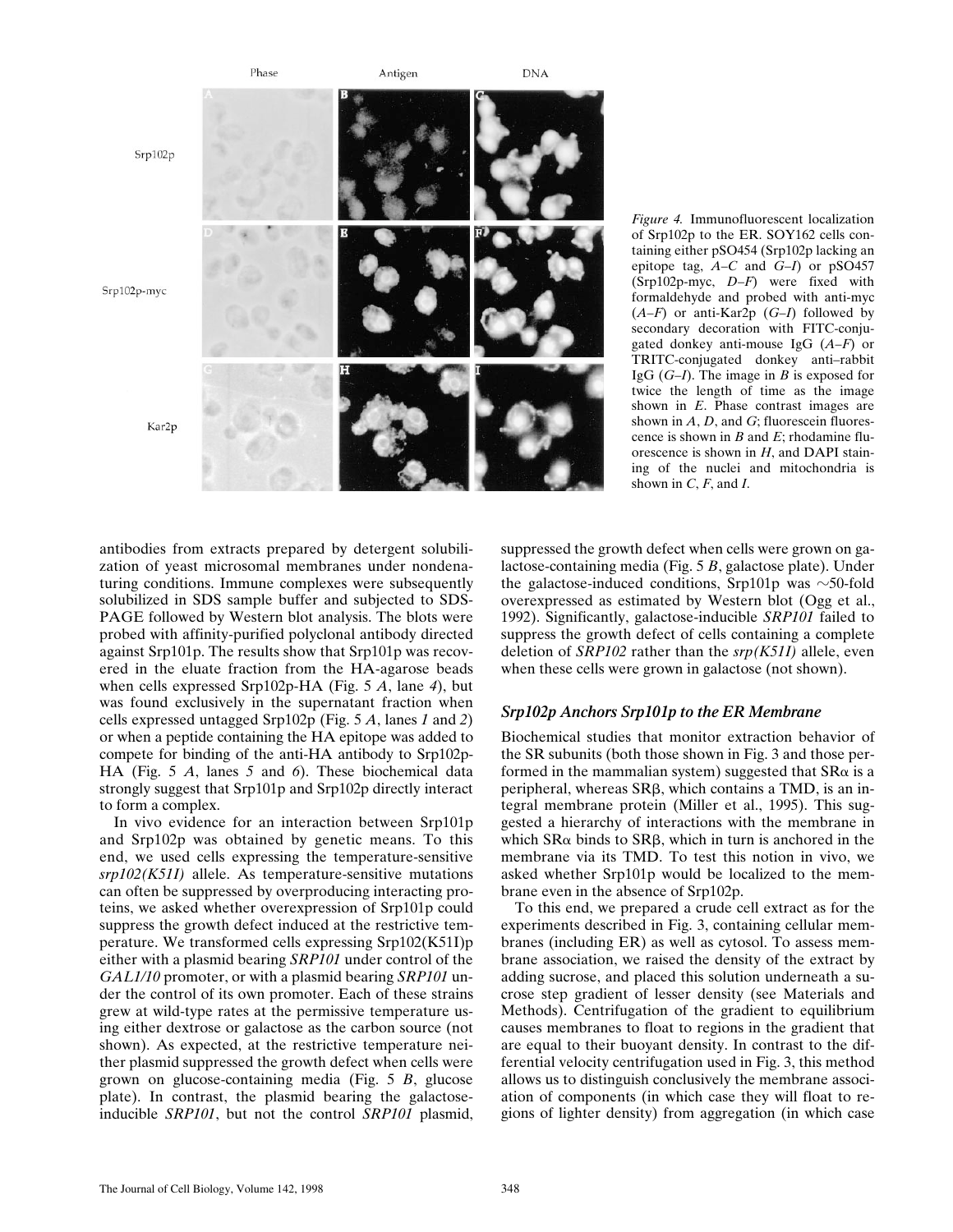



*Figure 5.* Srp101p and Srp102p interact. (*A*) Detergent-solubilized microsomes were prepared from cells (lanes *1* and *2*, SOY162 bearing pSO454, no tag; lanes *3*–*6*, Srp102p-HA, SOY162 bearing pSO459) as described in Materials and Methods. Solubilized microsomes were subjected to immunoprecipitation using anti-HA either in the absence (lanes *1*–*4*) or the presence (lanes *5* and *6*) of excess HA peptide (NH<sub>2</sub>-YPYDVPDYA-COOH). Immunoprecipitated proteins were eluted from HA-agarose beads, subjected to SDS-PAGE, and analyzed by Western blot using affinity-purified anti-Srp101p antibodies. Eluates from each of the immunoprecipitations are shown in lanes *2*, *4*, and *6* (*E*); supernatants shown in lanes 1, 3, and 5 (S). Lane 7 contains  $2 OD<sub>600</sub>$  cell equivalents of solubilized membranes as a marker for the amount of Srp101p that is in each of the immunoprecipitations (*T*). (*B*) SOY162 cells bearing the *srp102(K51I)* allele on plasmid pSO462 were transformed with either pSO400 (*SRP101* under galactose regulation) or pSO211 (*SRP101* under control of its own promoter) and plated onto synthetic plates lacking tryptophan and uracil, and containing 2% galactose or 2% glucose as the sole carbon source. (*Glucose*), plate containing 2% glucose incubated at 378C for 3 d. (*Galactose*) plate containing 2% galactose incubated at  $37^{\circ}$ C for 3 d.

they will remain in the denser sucrose fractions or sediment into a pellet). After centrifugation, phosphoglucokinase (PGK), a cytosolic enzyme marker, consistently remained in fractions 9 and 10 at the bottom of the gradient (Fig. 6 *F*), while most of Sec61p, an integral ER membrane protein, moved to fractions 2–4 (Fig. 6 *G*), thereby identifying these fractions as those that contain the ER.

As expected, the majority of Srp101p was found associated with membranes (Fig. 6 *A*, compare fractions 2–4 with fractions 9 and 10) when we monitored the fractionation behavior of the protein in extracts prepared from wild-type cells (*SRP102*). This ratio is reversed in *srp102*:: *HIS3* cells (Fig. 6 *B*). Thus, deletion of Srp102p resulted in the release of the majority of Srp101p into the cytosol. A significant fraction of Srp101p, however, still cofraction-



*Figure 6.* Fractionation behavior of Srp101p and Srp102 during perturbation of the SR. Whole-cell lysate from cells was layered under a 2.4-ml discontinuous sucrose gradient, and was centrifuged to equilibrium. Equivalent amounts of the load fraction (lane *L*) and fractions from the gradient (lanes *1*–*10*) were analyzed by Western blot using anti-Srp101p, anti-Srp102p, anti-PGK, or anti-Sec61p antisera. Fractionation behavior of Srp101p was compared between strains containing either wild-type Srp102p ([*A*] *SRP102*, WBY618 bearing pSO452) or the *srp102*:: *HIS3* deletion ([*B*], WBY618). As controls, fractionation of the cytosolic enzyme phosphoglucokinase ([*F*] *PGK*) or the integral ER membrane protein Sec61p (*G*) was also monitored in a strain wild-type for *SRP102* (WBY618 bearing pSO452) to identify those fractions containing cytosol or membranes. Srp102p fractionation was also monitored in wild-type cells ([*C*] *SRP102*, WBY618 bearing pSO452) as was fractionation of Srp102p-DTMD in cells either containing or lacking Srp101p ([*D*] WBY618 bearing pWB209; [*E*] WBY823). Direction of sedimentation is indicated by an arrow, and the fractions containing cytosol (lanes *9* and *10*) or membranes (lanes *2*–*4*) are also indicated above.

ated with membranes from cells in which Srp102p was deleted. In contrast, the vast majority of Srp102p was always found in the membrane fractions, irrespective of whether *SRP101* was deleted or not (data not shown). From these data we conclude that Srp102p contributes significantly to the localization of SR to the ER membrane. A minor fraction of Srp101p, however, still interacts (directly or indi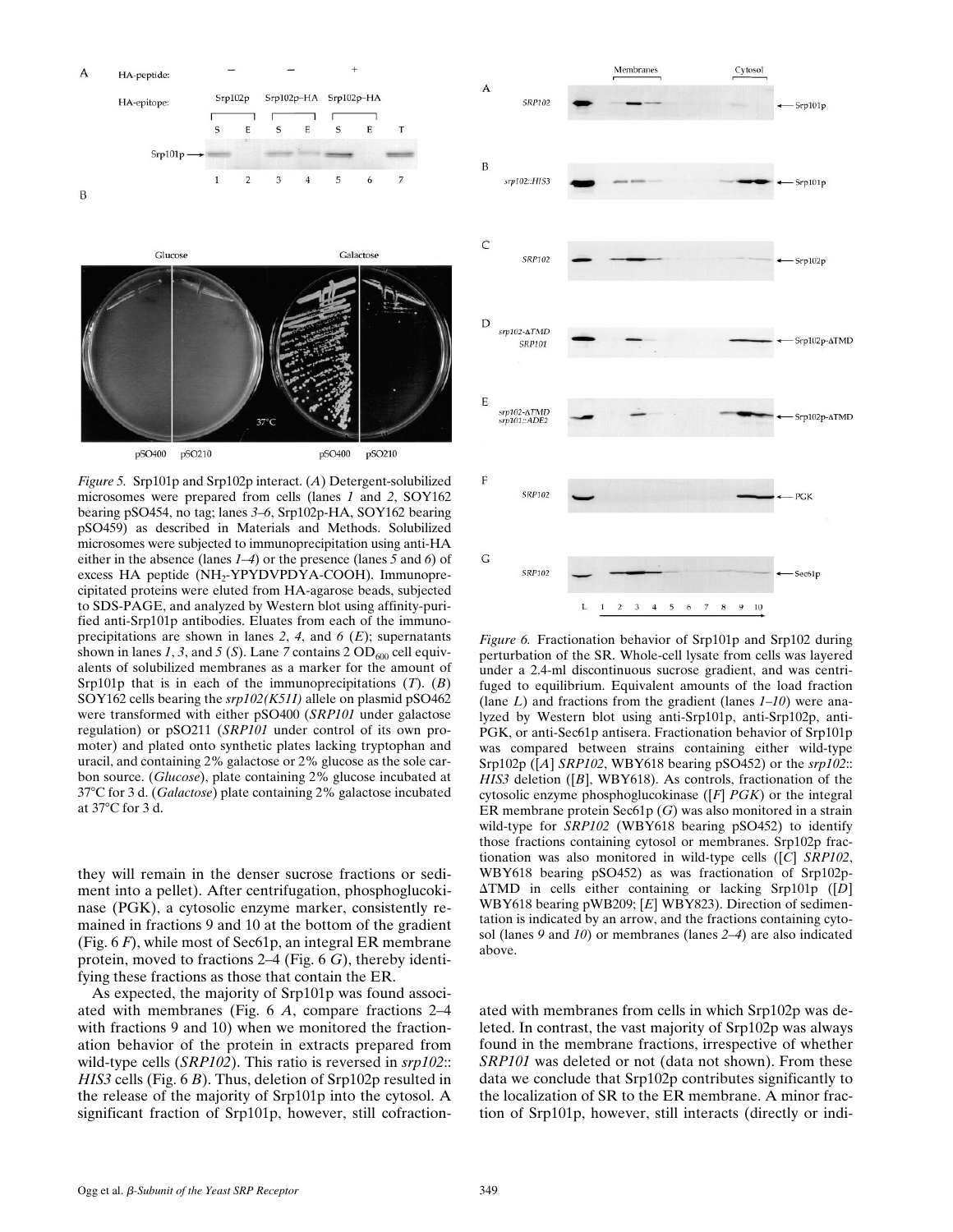rectly) with membranes, even in the absence of its partner Srp102p. As *srp102* mutant cells are phenotypically identical to mutant cells lacking other SRP pathway components (see above); however, the small amount of Srp101p that is membrane-associated in a *srp102*::*HIS3* cell is not functional, or is insufficient to provide significant SR activity.

## *Mutations in the GTP-binding Site Result in Compromised SR Complex Formation*

Much of the cytosolic portion of Srp102p constitutes its GTPase domain. We therefore considered the possibility that the GTPase domain of Srp102p might play a role in anchoring Srp101p. We made site-directed mutations in the predicted GTP-binding site of Srp102p, in particular in the consensus motifs (G-boxes) that by analogy to other GTPases are predicted to constitute loops on the surface of the domain that directly contribute to the nucleotide-binding pocket (Bourne et al., 1991). Many mutations in these conserved elements of other GTPases have been made and functionally characterized. In many cases, corresponding mutations in related GTPases have similar consequences on the enzymatic properties of the enzymes, allowing the molecular phenotypes to be predicted. Based on the information available for other GTPases, we made site-directed point mutations in Srp102p based on their predicted effect (listed in Table II together with predicted molecular phenotypes, if known). In addition to nine single amino acid changes, we made several mutations that either changed multiple amino acids in a single G-box, or changed amino acids in multiple G-boxes at the same time (Table II).

Plasmids encoding the mutant forms of *SRP102* were

transformed into diploid *SRP102*/*srp102*::*HIS3* cells, which were then sporulated, and haploid cells bearing both the chromosomal *srp102*::*HIS3* deletion and the plasmid were selected. Using this approach rather than transforming a haploid *SRP102*–deleted strain directly, we avoided potential complication arising from cells having grown in the absence of the SRP-dependent targeting pathway, such as their turning rho $\overline{\phantom{a}}$ . Table II lists the growth phenotype of each mutation. Surprisingly, in eight of the twelve cases where mutations are confined to a single G-box, cells carrying the mutant allele grew with wild-type rates. The other four mutants (K51I, T52N, G90L, and N154I) resulted in cells that were temperature-sensitive for growth and for protein translocation (the results for K51I were discussed above in Fig. 2, *A* and *B*). In contrast, in each of the seven cases where an allele consisted of mutations in more than one of the G-boxes, we observed either a temperature-sensitive or null phenotype (Table II), indicating that mutations in more than one of the G-boxes are far more detrimental than the same mutations in either one of the boxes. For example, combination of the K51A/T52A allele with the H91L allele resulted in a null phenotype, whereas no growth phenotype was observed for either of those mutations by themselves.

Western blots revealed that even when combinatorial mutants result in a null phenotype, the mutant forms of Srp102p were still present in cells at wild-type levels. Fig. 2 *C*, for example, shows that *srp102*(*K51I*) does not cause Srp102p to be degraded at the nonpermissive temperature. Similar results were obtained for the other mutant alleles (Table II). Thus, the mutant phenotypes are not due to degradation of the mutant forms of Srp102p.

| Allele                                          | G-box location | Expression | Phenotype | Effect of mutation           | Reference                 |  |  |
|-------------------------------------------------|----------------|------------|-----------|------------------------------|---------------------------|--|--|
| Single amino acid changes in a single G-box     |                |            |           |                              |                           |  |  |
| <b>S49A</b>                                     | $G-1$          | Yes        | wild type | reduced GTP hydrolysis       | Barbacid, 1987            |  |  |
| K51I                                            | $G-1$          | Yes        | ts        | reduced nucleotide affinity  | Pai et al., 1990          |  |  |
| <b>T52N</b>                                     | $G-1$          | Yes        | ts        | increased affinity for GEF,  |                           |  |  |
|                                                 |                |            |           | reduced affinity for GTP     | Peyroche et al., 1996     |  |  |
| <b>T66A</b>                                     | $G-2$          | Yes        | wild type | prevents GTP-dependent       |                           |  |  |
|                                                 |                |            |           | interaction with GAP         | Sigal et al., 1986        |  |  |
| G90L                                            | $G-3$          | Yes        | ts        | unknown                      |                           |  |  |
| <b>H91L</b>                                     | $G-3$          | Yes        | wild type | reduced GTPase activity      | Jonak et al., 1994        |  |  |
| N154I                                           | $G-4$          | Yes        | ts        | impaired nucleotide exchange | Sigal et al., 1986        |  |  |
| E157Q                                           | $G-4$          | Yes        | wild type | reduced affinity for GTP     | Weijland et al., 1994     |  |  |
| <b>S220A</b>                                    | $G-5$          | ND         | wild type | bypass requirement for GEF   | Camonis and Jacquet, 1988 |  |  |
| Multiple amino acid changes in a single G-box   |                |            |           |                              |                           |  |  |
| P46A, Q47A, N48A, ΔS49                          | $G-1$          | Yes        | wild type | unknown                      |                           |  |  |
| K51A,T52A                                       | $G-1$          | Yes        | wild type | unknown                      |                           |  |  |
| N154A.E157A                                     | $G-4$          | Yes        | wild type | unknown                      |                           |  |  |
| Multiple amino acid changes in multiple G-boxes |                |            |           |                              |                           |  |  |
| H91L,N154I                                      | $G-3, G-4$     | Yes        | ts        | unknown                      |                           |  |  |
| H91L,N154A,E157A                                | $G-3, G-4$     | ND         | ts        | unknown                      |                           |  |  |
| H91L,E157Q                                      | $G-3, G-4$     | Yes        | ts        | unknown                      |                           |  |  |
| K51I,H91L                                       | $G-1, G-3$     | Yes        | null      | unknown                      |                           |  |  |
| K51I,N154I                                      | $G-1, G-4$     | ND         | null      | unknown                      |                           |  |  |
| K51A, T52A, H91L                                | $G-1, G-3$     | Yes        | null      | unknown                      |                           |  |  |
| K51A, T52A, E157Q                               | $G-1, G-4$     | ND         | null      | unknown                      |                           |  |  |

*Table II. Site-directed Mutations in the GTP Binding Site of Srp102p*

Each site-directed mutation is listed along with its location in G-boxes 1–5 (nomenclature according to Bourne et al., 1991) and the observed growth phenotype when the mutant allele is present as the only copy of Srp102p is a haploid cell. Except for the mutants indicated by ND, wild-type expression levels of mutant proteins were confirmed by Western blot analysis. Most mutations were chosen on the basis of their predicted molecular phenotypes inferred from characterized defects in other GTPases as indicated.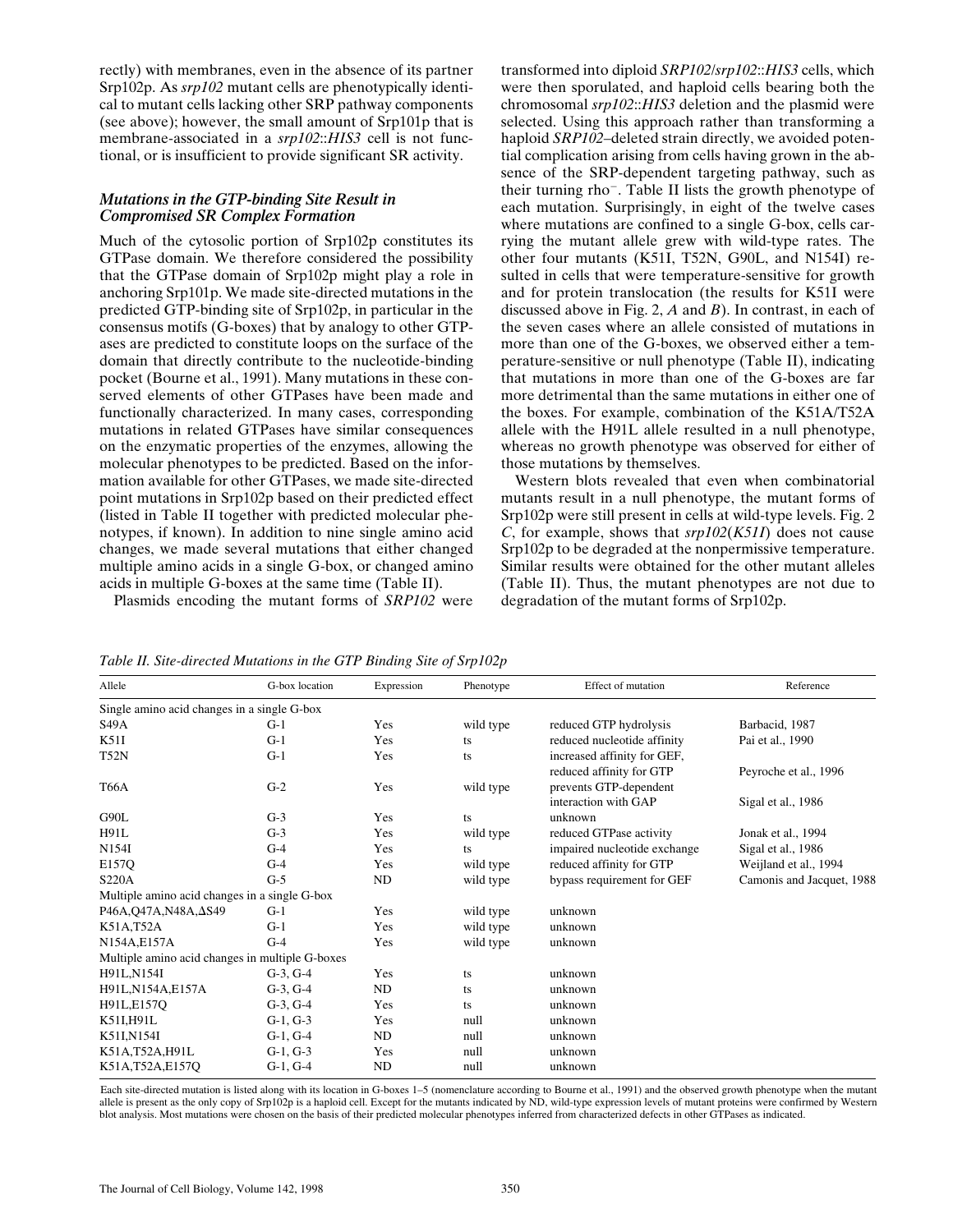To gain further insight into the biochemical defect causing the temperature sensitivity of *srp102(K51I)* cells, we fractionated extracts prepared from cells expressing an HA-tagged version of the mutant protein (Srp102p[K51I] p-HA) by differential centrifugation. Fig. 7 shows the results of such an experiment in which cells had been grown at the permissive temperature  $24^{\circ}$ C. As expected and recapitulating the results shown in Fig. 3, Srp101p and Srp102p cofractionate in *SRP102* wild-type cells (Fig. 7 *A*). In *srp102(K51I)* cells the fractionation of Srp102p is unchanged, but strikingly, the fractionation of Srp101p is grossly altered (Fig. 7 *B*). In particular, about half of the Srp101p that is present in the low-speed supernatant fraction (lane *2*) is now recovered as an apparently soluble protein in a high-speed supernatant (lane *4*). Moreover, the remaining portion that partitioned into the high-speed pellet fraction was not extracted by detergent (1% Triton X-100), but instead was recovered as an apparent aggregate in the pellet fraction (lane *7*). From these studies we conclude that the interaction between Srp101p and Srp102p is severely altered in *srp102(K51I)* mutant cells, even at permissive conditions, and that increased temperature exacerbates this defect, leading to the temperature-sensitive phenotype. In support of this hypothesis is the fact that

**SRP102**  $Srp102p \overline{7}$  $\mathbf{1}$  $\sqrt{2}$ 3  $\overline{4}$ 5 6 B LS  $LP$  $_{\rm HS}$  $HP$  $\rm DE$ **DP** T Srp101p srp102(K51I) Srp102(K51I)p- $\overline{7}$  $\overline{2}$ 3  $\overline{4}$ 5 6

A

 $Srp101p$ 

T

 $LS$   $LP$ 

HS

 $HP$ 

DE DP

*Figure 7.* SR subunits dissociate in cells bearing srp102(K51I)p. Cells bearing wild-type Srp102p-HA (SOY162 containing pSO459) or Srp102(K51I)p-HA (SOY162 containing pSO462) were subjected to fractionation as detailed in Materials and Methods. Equivalent amounts of each fraction were subjected to SDS-PAGE, followed by Western blot analysis. Srp101p was detected with affinity-purified anti-Srp101p antibodies, while Srp102p was detected using the anti-HA monoclonal antibody. Each panel contains the fractions loaded in the same manner. Lane *1*: (*T*) total cell lysate; lane *2*: (*LS*), low-speed supernatant; lane *3* (*LP*), lowspeed pellet; lane *4*, (*HS*), high-speed supernatant; lane 5, (*HP*), high-speed pellet; lane 6, (*DE*), detergent extract; lane *7*, (*DP*), detergent pellet. (*A*) fractions from Srp102p-HA cells grown at 24°C. (*B*) fractions from Srp102(K51I)p-HA grown at 24°C.

overexpression of Srp101p in *srp102(K51I)* mutant cells rescues the growth defect seen at the nonpermissive temperature in these cells (Fig. 5 *B*).

We also tested four additional temperature-sensitive mutant strains for suppression by the Srp101p-overexpressing plasmid pSO400. The growth defects at the nonpermissive temperature of three of these strains, bearing *srp102(G90L)*, *srp102(N154I)*, and *srp102(H91L, E157Q)*, respectively, were all suppressed upon overproduction of Srp101p (T. Hu and P. Walter, unpublished observation). This result suggests that the observed effect is not allelespecific, but that, as for *srp102(K51I)* cells, the affinity of Srp102p and Srp101p may be weakened by the mutations. In contrast, *srp102(T52N)* cells remained temperaturesensitive, even when Srp101p was overexpressed; this mutation therefore defines a phenotypically distinct class of mutants.

#### *Deletion of the Transmembrane Domain of SRP102 Does Not Perturb its Function*

The results presented so far suggested that the GTPase domain of Srp102p may be involved in recruiting Srp101p to the ER membrane and, in this role, may be essential for SRP receptor function. We decided to test this notion by perturbing the membrane association of the SRP receptor by a different strategy. To this end, we constructed an allele of *SRP102* in which the 19–amino acid TMD was deleted. We expected that  $srp102-ATMD$  cells would exhibit the phenotype characteristic of cells lacking the SRPdependent protein targeting pathway, because neither Srp101p nor Srp102p would be localized correctly to the ER membrane. To our surprise, we found that the *srp102-* **ATMD** mutant allele efficiently complemented the growth defect of *srp102*::*HIS3* disruption cells. As shown in Fig. 1, the growth rate of cells expressing  $Srp102p-\Delta TMD$  resembles the growth rate of cells expressing wild-type Srp102p, and is clearly distinct from the growth rate seen in cells containing the *SRP102* disruption.

These results suggested that  $Srp102p-\Delta TMD$  may be capable of performing its function in SRP-dependent protein targeting with close to wild-type efficiency. To test this notion further, we asked whether the  $Srp102p-\Delta TMD$  allele compromised protein translocation in vivo. We pulselabeled Srp102p- $\triangle$ TMD cells with [<sup>35</sup>S]methionine, and immunoprecipitated proteins known to be translocated into the ER as described for Fig. 2. Neither substrates that are SRP-dependent (e.g., DPAP-B) nor substrates that are SRP-independent (e.g. CPY) showed detectable translocation defects (not shown). Thus, we conclude that the TMD of Srp102p is not required for SR to perform its function.

To test whether removal of the TMD releases Srp102p from the ER membrane, we determined the intracellular distribution of Srp102p- $\triangle TMD$  by subcellular fractionation and indirect immunofluorescence. To this end, we subjected a lysate derived from cells expressing Srp102p- $\triangle TMD$  to isopycnic centrifugation in a sucrose step gradient. As shown in Fig. 6, the majority of  $Srp102p-ATMD$ indeed remains at the bottom of the gradient in contrast to Srp102p found in wild-type cells (compare Fig. 6 *D*, fractions 9 and 10, with Fig. 6 *C*, fractions 9 and 10),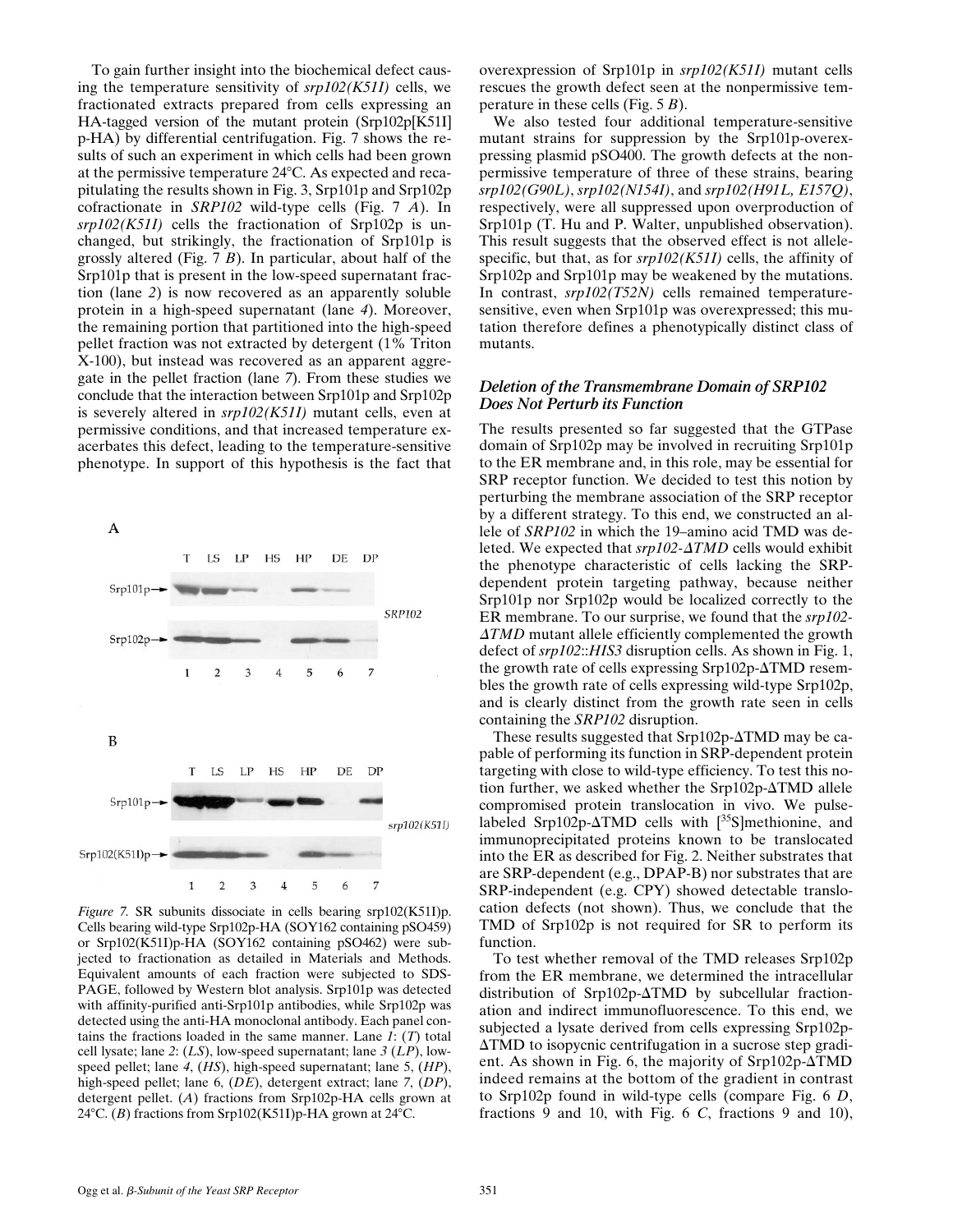whereas most of the ER membrane in the mutant cells floated to fractions 3 and 4 as indicated by fractionation of the Sec61p integral membrane marker protein (not shown). The primarily cytoplasmic localization of  $Srp102-ATMD$  was confirmed by indirect immunofluorescence (not shown). A small portion ( $\sim$ 25%) of Srp102p- $\triangle$ TMD did, however, cofractionate with ER membrane (Fig. 6 *D*, lane *3*).

Because Srp101p may contain additional residues that contribute to association of the SR with the ER membrane (Hortsch et al., 1985; Lauffer et al., 1985), we next asked whether we could achieve a complete release of Srp102p- $\triangle TMD$  into cytosolic fractions in a cell in which both Srp101p and the TMD of Srp102p were deleted. As shown in Fig. 6  $E$ , the fractionation behavior of Srp102p- $\Delta$ TMD is identical whether or not Srp101p is present in the cells. From these data, we conclude that Srp102p is likely to interact with ER membranes through interactions in addition to those afforded by its TMD or its partner subunit Srp101p.

Because deletion of the TMD of Srp102p showed little effect on cell growth or on protein translocation, and because the data presented above suggest that the majority of Srp102p- $\Delta$ TMD has been released from the ER membrane, we asked whether Srp101p and Srp102p- $\triangle$ TMD still form a heterodimer in the cytosol. To this end, we prepared a cytosol fraction from Srp102p- $\Delta TMD$  cells (also bearing an HA-tagged allele of *SRP101*) and performed a coimmunoprecipitation experiment similar to that shown in Fig. 5. Coimmunoprecipitated proteins were separated by SDS-PAGE; Srp101p, and Srp102p- $\triangle$ TMD were detected by Western blotting using polyclonal rabbit antisera (Fig. 8). A significant portion of Srp102p- $\Delta TMD$  in the extract (Fig. 8 *A*, lane *1*, *T*) was recovered in the eluate fraction from the HA-agarose beads when cells expressed the HA-tagged version of Srp101p (Fig. 8 *A*, lane *3*, *E*), but was found exclusively in the supernatant fraction when cells contain untagged Srp101p (Fig. 8 *A*, lane *5*, *S*), indicating that Srp102p- $\Delta TMD$  is associated with Srp101p-HA in the extract. This result was confirmed by the converse experiment: anti-Srp102p serum immunoprecipitated Srp101p-HA (Fig. 8 *B*, lane *3*), followed by detection

of Srp101p-HA with the monoclonal antibody directed against the HA tag.

## *Discussion*

Our results demonstrate that Srp102p is the yeast homologue of SRβ. This notion is strongly supported by several independent lines of evidence: (*a*) by Srp102p's strong sequence and structural similarity to the mammalian SRb; (*b*) by its disposition as an integral, ER-localized membrane protein; (*c*) by the growth and protein translocation defects exhibited in *srp102* mutant cells, and (*d*) by its physical association and genetic interaction with Srp101p. Like mammalian  $SR\beta$ , Srp102p is a GTPase that is anchored by an amino-terminal TMD in the ER membrane. The identification of the yeast  $S$ R $\beta$  has allowed us to test experimentally the role of its GTP binding site and its TMD. Both lines of investigation yielded rather unexpected results. First, the GTP binding site of Srp102p appears to be surprisingly resilient to mutations that inactivate other GTPases. When the GTP binding site is sufficiently disturbed, however, SR function is lost. Interestingly, in most cases tested the loss of activity parallels a loss of the affinity of Srp102p for Srp101p. Second and equally surprising, we find that the TMD of Srp102p is not required for its function. Thus, the SR can function as a soluble cytosolic factor that may only associate transiently with ER membrane components most likely through an interaction with other membrane proteins.

To our knowledge, the relative insensitivity of the GTP binding site of Srp102p to mutational perturbation is unprecedented by studies of other GTPases. Mutations were chosen based on their predicted effects on blocking different steps in the presumptive Srp102p GTPase cycle; yet eight of the twelve mutations that change single or multiple amino acids in single G-boxes in Srp102p have no discernible effect on the growth of cells or on SRP-dependent protein translocation. We consider it likely that these mutations have not caused enough of a change in steady-state levels of the different nucleotide-bound forms of Srp102p to exhibit a mutant phenotype. In each case tested, how-



*Figure 8.* Srp102p- $\triangle$ TMD and Srp101p form a stable complex in the cytosol. A cytosolic extract was prepared from strains containing Srp102p- $\triangle TMD$  and Srp101p with or without an HA tag (lanes *1*–*3*, Srp101p-HA, WBY752; anes *4*– *6*, no tag; WBY618 with pWB209). In  $A$ , 1 OD<sub>600</sub> equivalent of cell cytosol was subjected to immunoprecipitation with anti-HA mAbs coupled directly to agarose beads. Coimmunoprecipitated proteins were eluted from the beads, and were then subjected to SDS-PAGE followed by Western blot analysis using antisera against Srp102p. Eluates from the immunoprecipitation are shown in lanes *3* and *6* (*E*, eluate), while proteins not bound during the immunoprecipitation are shown in lanes *2* and *5* (*S*, supernatant). Lanes *1*

and  $4$  (*T*, total) contain 1 OD<sub>600</sub> cell equivalent of whole-cell extract as a marker for the amount of Srp102p- $\Delta TMD$  that is in each of the immunoprecipitations. *B* shows the same type of experiment, but using the anti-Srp102p antibody coupled to beads to perform the immunoprecipitation followed by detection of Srp101p-HA with anti-HA mAbs. Note that lanes *4*–*6* are blank because the Srp101p present in those lanes has no HA epitope.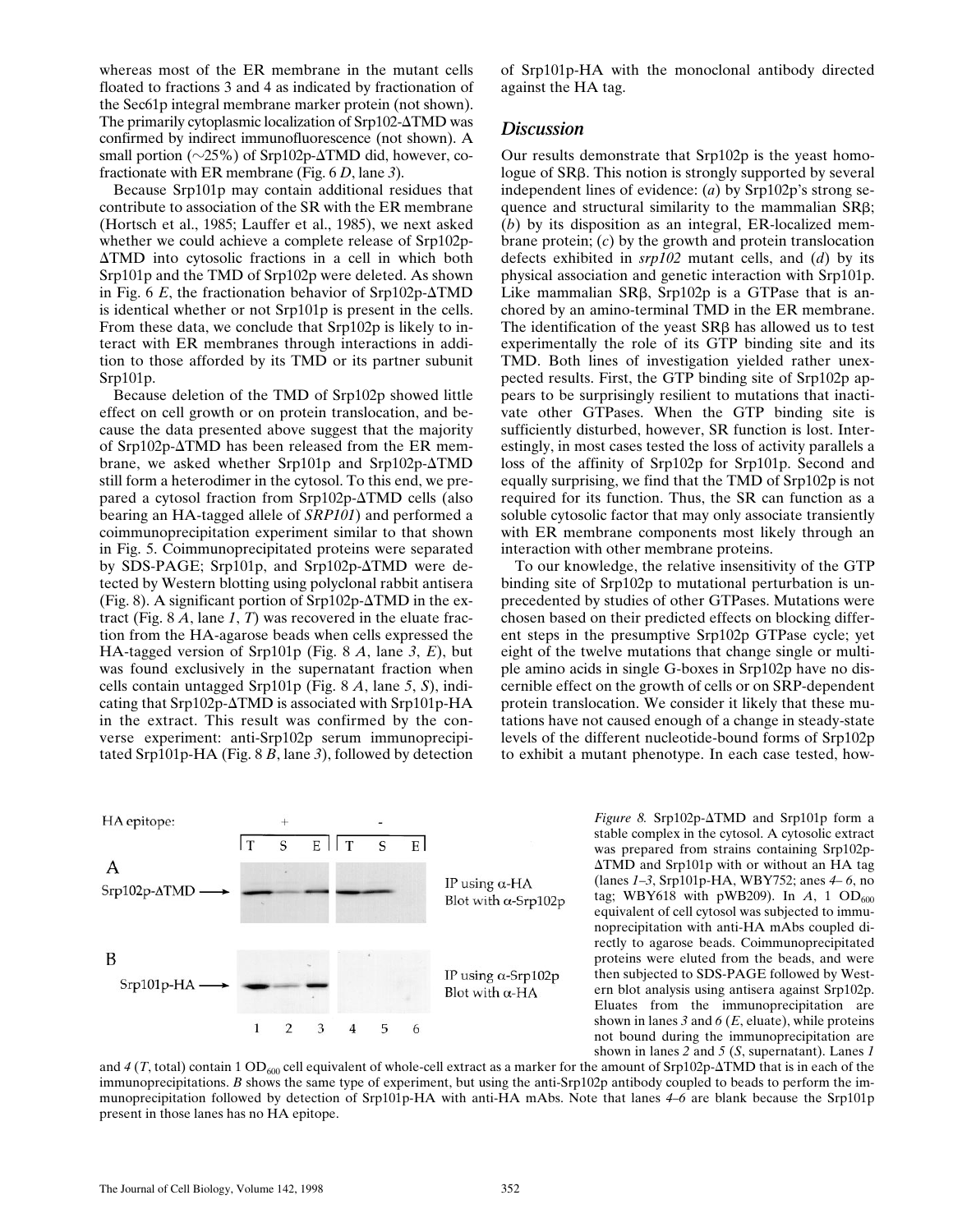ever, combination of mutations in single G boxes such that now residues of two separate G-boxes are altered, resulted in more severely impaired SR function. In all cases analyzed, the expression levels of Srp102p mutants were not affected, thus making it unlikely that combination of mutations caused global unfolding (which might be expected to destabilize the protein in cells). We envision that each G-box loop on the GTPase domain contributes binding energy through contacts with the nucleotide. Upon disruption of the contributions of a single loop, nucleotide binding is still sufficiently tight to support Srp102p function, whereas perturbation of multiple loops lowers the affinity below a required threshold. It follows from this interpretation that none of the mutated side chains can be absolutely required for Srp102p's catalytic activity, i.e., each of the mutant Srp102ps must still be capable of traversing SRB's GTPase cycle.

SRP-dependent protein targeting is evolutionarily conserved. In bacteria, homologues of SRP54 and SRa (termed Ffh and FtsY, respectively) have been found to play an important role in membrane protein biogenesis (Seluanov and Bibi, 1997; Ulbrandt et al., 1997). In contrast, no recognizable homologue for  $SR\beta$  is encoded in the bacterial genome;  $SR\beta$  therefore may be an exclusively eukaryotic invention. Our results show that the yeast SR does not have to be an integral membrane protein to be functional; thus, the role of  $SR\beta$  is unlikely to be solely that of a membrane anchor for  $S R\alpha$ . Rather, our results suggest that an interaction between  $SR\alpha$  and  $SR\beta$  is required for targeting. As borne out by the mutational analysis, this interaction in turn is dependent on features in the GTPase domain of Srp102p, possibly reflecting regulation by its nucleotide-bound state. Thus,  $SR\beta$  could function as an enabling switch that is required to recruit  $S$ R $\alpha$  from an inactive pool into a heterodimeric complex that then is active to promote protein targeting. Prokaryotic FtsY may be constitutively active, not requiring such a switch. In this role,  $SR\beta$  might increase the fidelity of protein targeting by sensing the status of downstream components (e.g., the translocon) and activate  $SR\alpha$  only when unoccupied translocation sites are available. The interaction of the activated  $SR\alpha$  with the SRP/ribosome/nascent chain complex may then carry out the nuts-and-bolts reaction that releases the signal sequence from SRP and ascertains proper docking of the ribosome onto the translocon.

Clearly, other models remain possible to account for the presented results. To decipher the role of the GTPase domain of SRB, biochemical analyses will be required to extend the mutational studies initiated here and to define the role of individual nucleotide-bound states of Srp102p. The availability of active, soluble Srp101p–Srp102p- $\triangle TMD$ complexes should greatly facilitate such analyses, as this will allow functional studies without a requirement for tedious and often inefficient reconstitutions of detergent solubilized SRP receptor into artificial lipid bilayers.

We wish to thank Tianhua Hu, Ted Powers, Gustavo Pesce, and members of the Walter laboratory for discussions and comments on the manuscript. We thank Caroline Shamu, Peter Sorger, Tim Stearns, and Joe Vogel for strains and plasmids.

This work was supported by a postdoctoral fellowship from the Deutsche Forschungsgemeinschaft to W.P. Barz, a Howard Hughes predoctoral fellowship to S.C. Ogg, and by grants from the National Institutes of Health. P. Walter is an Investigator of the Howard Hughes Medical Institute.

Received for publication 6 April 1998 and in revised form 10 June 1998.

#### *References*

- Bacher, G., H. Lütcke, B. Jungnickel, T.A. Rapoport, and B. Dobberstein. 1996. Regulation by the ribosome of the GTPase cycle of the signal-recognition particle during protein targeting. *Nature*. 381:248–251.
- Barbacid, M. 1987. *ras* Genes. *Annu*. *Rev*. *Biochem*. 56:779–827.
- Bernstein, H.D., M.A. Poritz, K. Strub, P.J. Hoben, S. Brenner, and P. Walter. 1989. Model for signal sequence recognition from amino-acid sequence of 54k subunit of signal recognition particle. *Nature*. 340:482–486.
- Bourne, H.R., D.A. Sanders, and F. McCormick. 1991. The GTPase superfamily: conserved structure and molecular mechanism. *Nature*. 349:117–127.
- Brown, J.D., B.C. Hann, K.F. Medzihradszky, M. Niwa, A.L. Burlingame, and P. Walter. 1994. Subunits of the *Saccharomyces cerevisiae* signal recognition particle required for its functional expression. *EMBO (Eur. Mol. Biol. Organ) J*. 13:4390–4400.
- Brown, J.D., D.T.W. Ng, S.C. Ogg, and P. Walter. 1995. Targeting Pathways to the Endoplasmic Reticulum Membrane. *Cold Spring Harb. Symp. Quant. Biol*. 60:23–30.
- Bult, C.J., O. White, G.J. Olsen, L. Zhou, R.D. Fleischmann, G.G. Sutton, J.A. Blake, L.M. FitzGerald, R.A. Clayton, J.D. Gocayne, et al. 1996. Complete genome sequence of the methanogenic archaeon, *Methanococcus jannaschii*. *Science*. 273:1058–1073.
- Camonis, J.H., and M. Jacquet. 1988. A new RAS mutation that suppresses the CDC25 gene requirement for growth of *Saccharomyces cerevisiae*. *Mol*. *Cell Biol*. 8:2980–2983.
- Christianson, T.W., R.S. Sikorski, M. Dante, J.H. Shero, and P. Hieter. 1992. Multifunctional yeast high-copy-number shuttle vectors. *Gene*. 110:119–122.
- Connolly, T., and R. Gilmore. 1986. Formation of a functional ribosome–membrane junction during translocation requires the participation of a GTPbinding protein. *J*. *Cell Biol*. 103:2253–2261.
- Connolly, T., and R. Gilmore. 1989. The signal recognition particle receptor mediates the GTP-dependent displacement of SRP from the signal sequence of the nascent polypeptide. *Cell*. 57:599–610.
- Davis, R.W., M. Thomas, J. Cameron, T.P. St. John, S. Scherer, and R.A. Padgett. 1980. Rapid DNA isolations for enzymatic and hybridization analysis. *Methods Enzymology*. 65:404–406.
- Deshaies, R.J., and R. Schekman. 1987. A yeast mutant defective at an early stage in import of secretory protein precursors into the endoplasmic reticulum. *J*. *Cell Biol*. 105:633–645.
- Deshaies, R.J., and R. Schekman. 1990. Structural and functional dissection of Sec62p, a membrane-bound component of the yeast endoplasmic reticulum protein import machinery. *Mol*. *Cell*. *Biol*. 10:6024–6035.
- Evan, G.I., G.K. Lewis, G. Ramsay, and J.M. Bishop. 1985. Isolation of monoclonal antibodies specific for human c-*myc* proto-oncogene product. *Mol*. *Cell*. *Biol*. 5:3610–3616.
- Field, J., J. Nikawa, D. Broek, B. MacDonald, L. Rodgers, I.A. Wilson, R.A. Lerner, and M. Wigler. 1988. Purification of a RAS-responsive adenylyl cyclase complex from *Saccharomyces cerevisiae* by use of an epitope addition method. *Mol*. *Cell*. *Biol*. 8:2159–2165.
- Freymann, D.M., R.J. Keenan, R.M. Stroud, and P. Walter. 1997. Structure of the conserved GTPase domain of the signal recognition particle. *Nature*. 385: 361–364.
- Geitz, R.D., and A. Sugino. 1988. New yeast-*Escherichia coli* shuttle vectors constructed with in vitro mutagenized yeast genes lacking six-base pair restriction sites. *Gene*. 74:527–534.
- Gilmore, R., G. Blobel, and P. Walter. 1982*a*. Protein translocation across the endoplasmic reticulum. I. Detection in the microsomal membrane of a receptor for the signal recognition particle. *J*. *Cell Biol*. 95:463–469.
- Gilmore, R., P. Walter, and G. Blobel. 1982*b*. Protein translocation across the endoplasmic reticulum. II. Isolation and characterization of the signal recognition particle receptor. *J*. *Cell Biol*. 95:470–477.
- Görlich, D., and T.A. Rapoport. 1993. Protein translocation into proteoliposomes reconstituted from purified components of the endoplasmic reticulum membrane. *Cell*. 75:615–630.
- Hanein, D., K.E. Matlack, B. Jungnickel, K. Plath, K.U. Kalies, K.R. Miller, T.A. Rapoport, and C.W. Akey. 1996. Oligomeric rings of the Sec61p complex induced by ligands required for protein translocation. *Cell*. 87:721–732.
- Hann, B.C., and P. Walter. 1991. The Signal Recognition Particle in *S*. *cerevisiae*. *Cell*. 67:131–144.
- Higuchi, R., B. Krummel, and R.K. Saiki. 1988. A general method of in vitro preparation and specific mutagenesis of DNA fragments: study of protein and DNA interactions. *Nucleic Acids Res*. 16:7351–7367.
- Hortsch, M., D. Avossa, and D.I. Meyer. 1985. A structural and functional analysis of the docking protein. *J*. *Biol*. *Chem*. 260:9137–9145.
- Ito, H., Y. Fukuda, K. Murata, and A. Kimura. 1983. Transformation of intact yeast cells treated with alkali cations. *J*. *Bacteriol*. 153:163–168.
- Jonak, J., P.H. Anborgh, and A. Parmeggiani. 1994. Histidine-118 of elongation factor Tu: its role in aminoacyl-tRNA binding and regulation of the GTPase activity. *FEBS Lett*. 343:94–98.